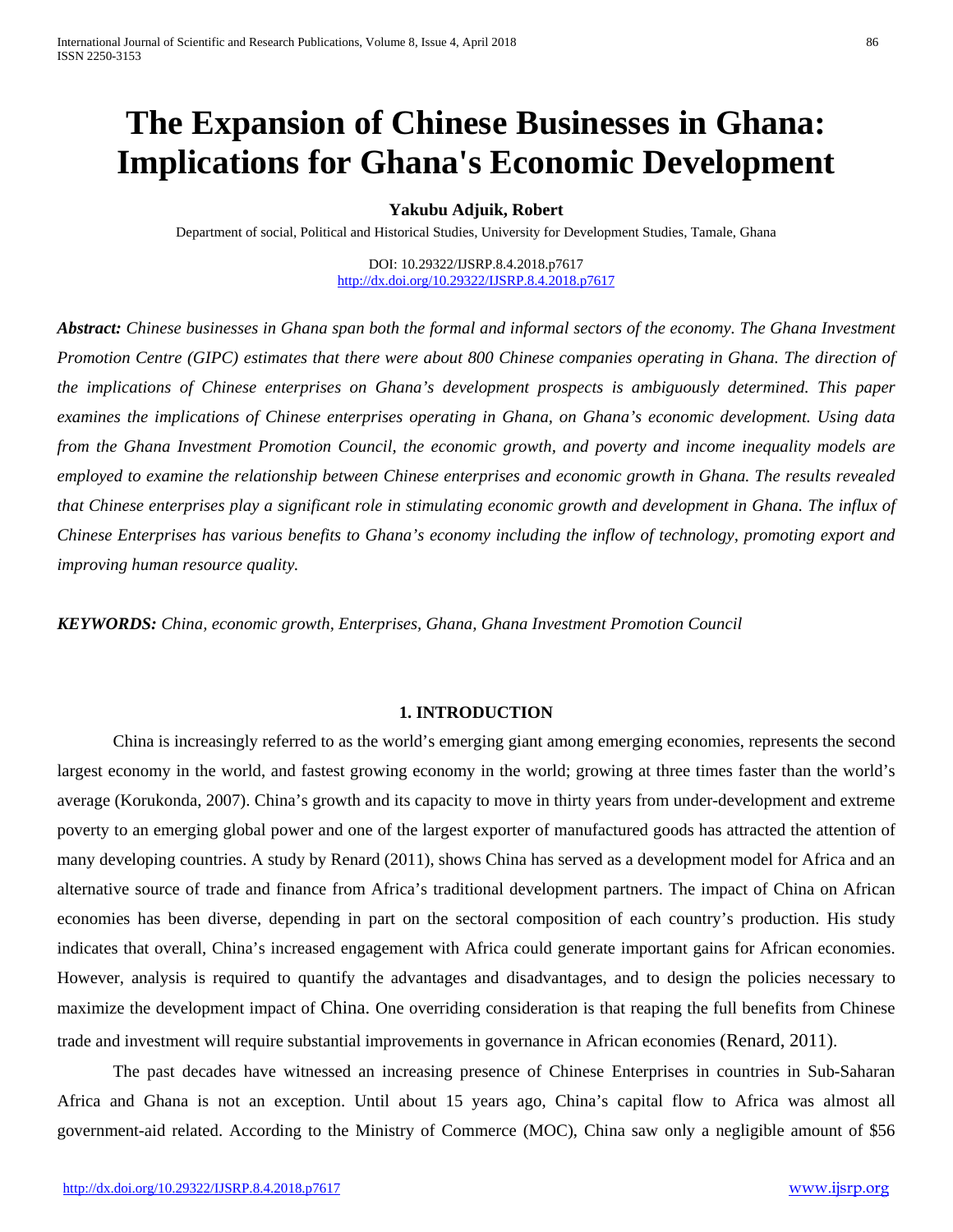million direct investment in the continent by 1996; this number jumped to \$1.5 billion by 2005, and again multiplied 10 times to nearly \$15 billion by 2011. Most noticeably, just as the world FDI outflow nosedived following the 2008 financial crisis, China's overseas investment more than doubled in 2008, with the part going to Africa actually more than tripled that year and increasing steadily thereafter (Shen, 2015). The Ghana Investment Promotion Centre (GIPC) estimated that there were about 800 Chinese companies operating in Ghana (2016). According to this data, approximately 85% were privately owned. The majority of the Chinese private firms in Ghana are SMEs.

Whilst some scholars (Tsikata, Fenny& Aryeetey, 2008; Quartey et al, 2008) believe the Chinese state and private firms' presence in Ghana potentially delivers a number of benefits to the Ghanaian economy, others (Tull, 2006; Trofimor, 2007; Bello, 2007 and Malone, 2008) believe that the presence of these Chinese enterprises and the increasing volume of Chinese trading activities which leads to the importation of cheap products like frozen chicken, textiles, electronic products unto the Ghanaian also impacted negatively on the economy. Thus, the direction of the implications of Chinese enterprises on Ghana's development prospects is ambiguously determined. It is against this background that this paper examines the implications of Chinese enterprises operating in Ghana, on Ghana's economic development.

To be able to achieve this objective, the paper is in the following form. The next section provides an overview provides an overview of Ghana-China diplomatic and economic relations, followed by Chinese businesses operating in Ghana: their characteristics and strategies, literature review, methods used, the discussion of results and conclusion.

#### **1.1 Overview of Ghana-China diplomatic and economic relations**

Relations between the two countries date back to 1960 when the countries first established diplomatic relations (*https://en.wikipedia.org/wiki/China–Ghana relation)*. Since then Ghana has provided substantial diplomatic support to the Peoples Republic of China (PRC) with the PRC reciprocating with material support for Ghana's development. In the 1960s President [Nkrumah](https://en.wikipedia.org/wiki/Nkrumah) lobbied for the PRC's reinstatement in the United Nations. Nkrumah also supported the PRC during the [Sino-Indian War](https://en.wikipedia.org/wiki/Sino-Indian_War) in 1962. In the early 1990s China built Ghana's National Theatre as a reward for Ghana's diplomatic support during the [Tiananmen Square protests](https://en.wikipedia.org/wiki/Tiananmen_Square_protests_of_1989) in 1989. After Kufuor was elected president of Ghana in 2001 the PRC gave Ghana a US\$2.4 million grant to renovate the theatre *(*Idun-Arkhurs, 2008) The Beijing Summit and the Third Ministerial Conference of the Forum on China-Africa Cooperation (FOCAC) held from November 3 to 5, 2006 served to broadly outline the cooperation agreements that China has or aims to have with African countries, including Ghana. Cooperation agreements between China and Ghana cover a wide range of areas including diplomatic and economic.

# **1.1.1 Diplomatic relations**

In the area of diplomatic cooperation, the two countries have agreed to support each other in issues concerning sovereignty and territorial integrity. The most important facet of this agreement is Ghana's continued adherence to the "One China Policy" which sees Taiwan as an inalienable part of People's Republic of China. This agreement forms the basis of all bilateral cooperation since China refuses to maintain diplomatic (as well as economic) ties with any country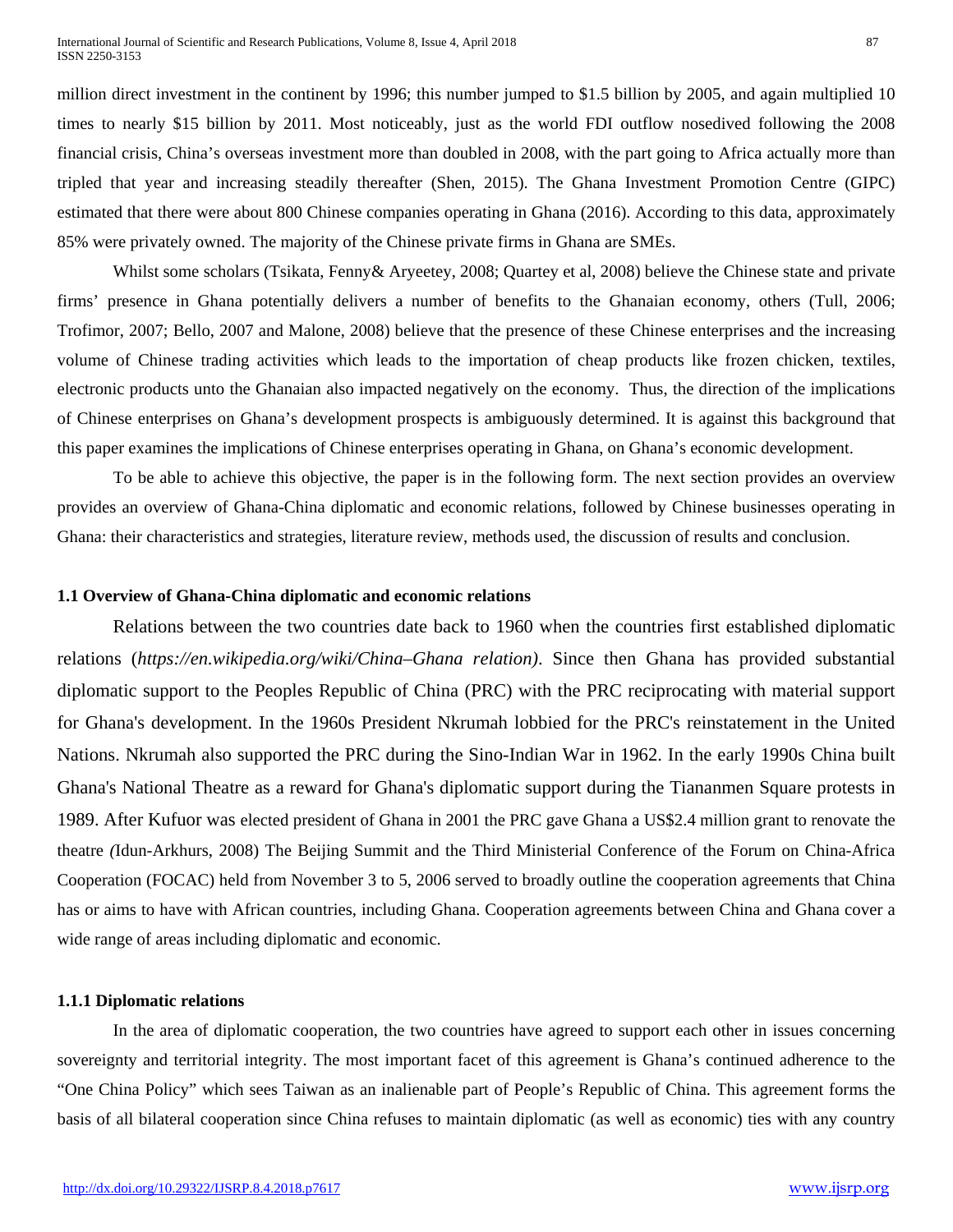that recognizes Taiwan as an independent nation. China and Ghana have also agreed to explore means of greater cooperation in the United Nations, World Trade Organization and other international and regional organizations.

# **1.1.2 Economic relations**

Soon after the established diplomatic relations in 1960, bilateral relations began soon afterwards. Ghana received its first concessional loan from China in 1964 for an amount of US\$12 million. Tsikata, Fenny, and Aryeetey (2008) indicate that, over the course of subsequent decades, up till the present, Ghana has received aid from China in various forms for several purposes. The overwhelming majority of these projects have been concerned with infrastructure development.

According to Tsikata et al (2008), aid from China to Ghana has been generally in three forms: loans, grants and technical assistance. The loans have taken the form of either interest-free or interest subsidized preferential loans (concessional loans) granted by the Chinese government through the Ministry of Commerce. Until recently, there was relatively not much activity with regards to the granting of loans. Nevertheless, the ceiling on concessional loans reached a value of 150 million yuan (\$18 million) in 1995. In 1995, the full amount of \$18 million in concessional loans was granted to be used to promote joint ventures between Ghanaian and Chinese companies.

In 2006, this ceiling on concessional loans was raised to 250 million yuan (\$30 million). This entire amount was granted to the Ghana government to be used to fund the first phase of the National Communications Backbone Network Project to be implemented by the Ghana Ministry of Communications.

In 2007, the Chinese government provided Ghana with an aid package for the construction of the Bui Hydro-Electric Power Dam consisting of \$270 million in concessional loans and a \$332 million buyer credit facility. The buyer credit facility is from the China Exim bank and is at a semi-commercial interest rate. The concessional loans are at an even lower interest rate. This project, like most others funded by the Chinese government, is to be executed by a Chinese company, this time the Sino-Hydro Corporation.

In 2002, an agreement was reached for the Chinese government to provide Ghana with an interest-free loan of \$30 million for the construction of the 16.9 kilometer Ofankor-Nsawam section of the Accra- Kumasi road which was completed and commissioned in 2006. In 2004, China gave Ghana a 20 million yuan grant and a 20 million yuan interest-free loan. In 2006, the grant amount was for 20 million yuan grant and the interest-free loan was for 30 million yuan. These and other aid packages have been put to diverse uses

Technical cooperation is another way by which China gives aid to Ghana (Tsikata et al, 2008). This has primarily taken the form of infrastructure development and has included such projects as the National Theatre, an agricultural cooperation project, the construction of a rice- grinding mill, the Afefi Irrigation Project and grain depot, the Nobewam Farmland Irrigation Project and the Ghana Vocational and Technical Training Centre. China has also provided Ghana with cotton-textile machinery and methane gas equipment. In the area of human resources development, the Chinese government has over the years granted scholarships to Ghanaians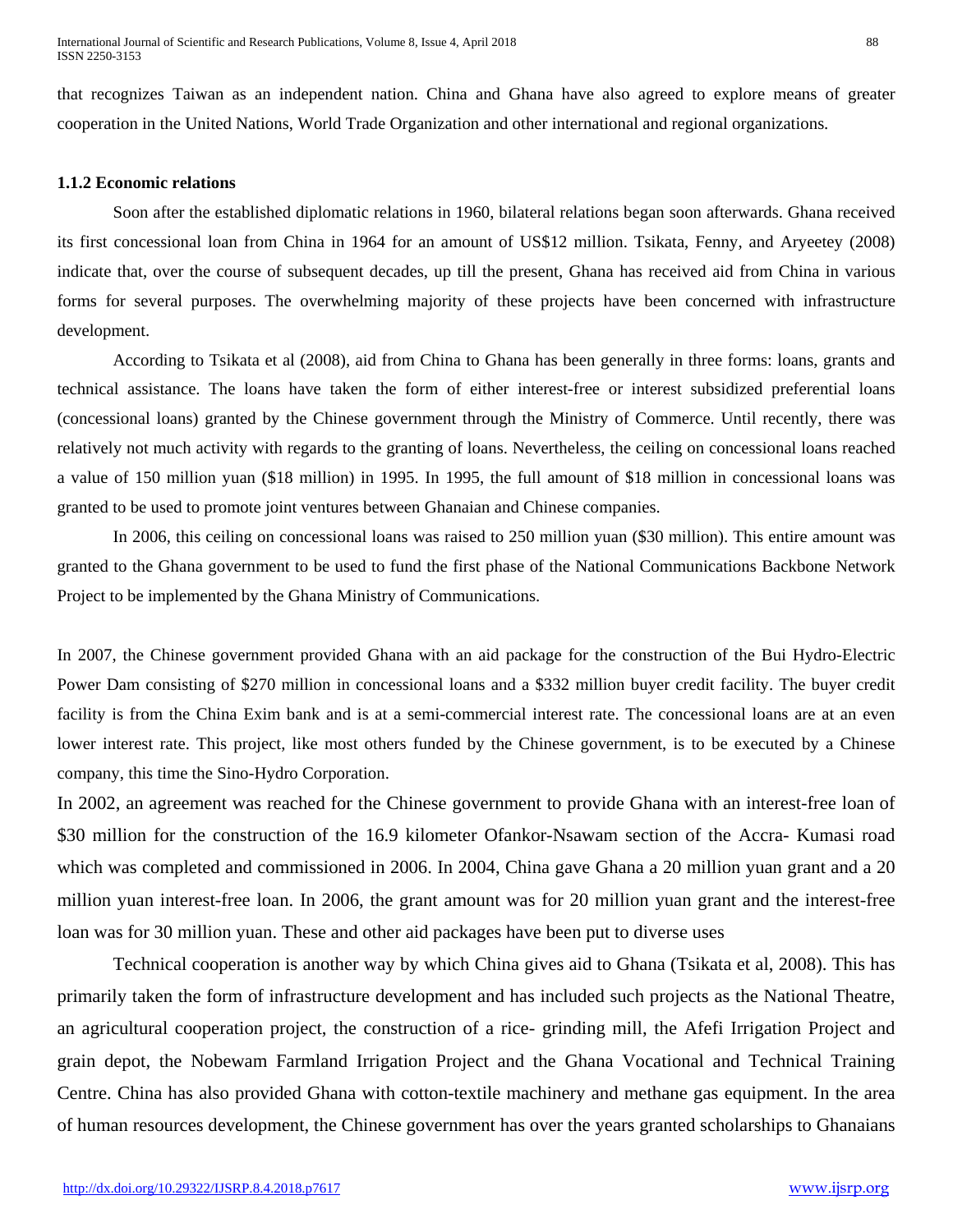to study in China and has also organized training courses and seminars. In 2006, more than 300 Ghanaian professionals and bureaucrats benefited from training programs and seminars. The number of Chinese scholarships also doubled from 20 to 40.

### **1.2 Chinese Enterprises operating in Ghana**.

Chinese businesses in Ghana consist of those in the formal and informal sectors of the economy. The formal sector comprises both Chinese state-owned enterprises and privately-owned multinational corporations (Jiao and spring 2008). Estimates regarding the number of Chinese enterprises in Ghana vary considerably. In 2016 most of the Chinese state-owned enterprises were into execution Government of China sponsored projects mostly in the construction sector. Mention can be made of Bui Hydro dam constructed by Sino Hydro (Chinese state-owned hydropower engineering and Construction Company) and the Atuabo Gas Plant built by Sinopec. The Ghana Investment Promotion Centre (GIPC) estimated that there were about 800 Chinese companies operating in Ghana (2016). According to this data, approximately 85% were privately owned and the majority are SMEs. These enterprises are highly flexible and adapt quickly to local conditions. Chinese enterprises are springing up all over the country particularly the southern belt with their scope of investment spanning mining, agriculture, forestry, food processing, fishing, furniture manufacturing, footwear, textiles and garment making, and pharmaceuticals. A great deal of them is also engaged in the trading sector, dealing in manufactured goods and consumables by setting up wholesale and retail shops. Most of the Chinese firms in Ghana are strongly supported by the Chinese state, which gives them the edge over other competitors. As support to Chinese businesses, the Bank of China lunched a "Chinese Desk", a financial cooperation between the Bank of China and Ecobank to serve Chinese businesses by providing safe, convenient and efficient financial services to them (MOC, 2011).The Chinese businesses do not operate like conventional profit-maximizing firms, often willing to provide concessions in order to gain access to markets. Kamwanga and Koyi (2009), asserts that, some of the practices include bidding at very low prices, settling for low-profit margins, sourcing cheap inputs from China, and using fairly skilled Chinese workers.

#### **2. LITERATURE REVIEW**

# **2.1 Foreign Direct Investment**

According to the World Investment Report (2007), Foreign Direct Investment (FDI) is an investment made to acquire a lasting interest in or effective control over an enterprise operating outside of the economy of the investor. The report indicates that, FDI net inflows are the value of an inward direct investment made by non-resident investors in the reporting economy, including reinvested earnings and intra-company loans, net of repatriation of capital and repayment of loans. FDI implies that the investor exerts a significant degree of influence on the management of the enterprise resident in the other economy. Such investment involves both the initial transaction between the two entities and all subsequent transactions between them and among foreign affiliates, both incorporated and unincorporated. FDI may be undertaken by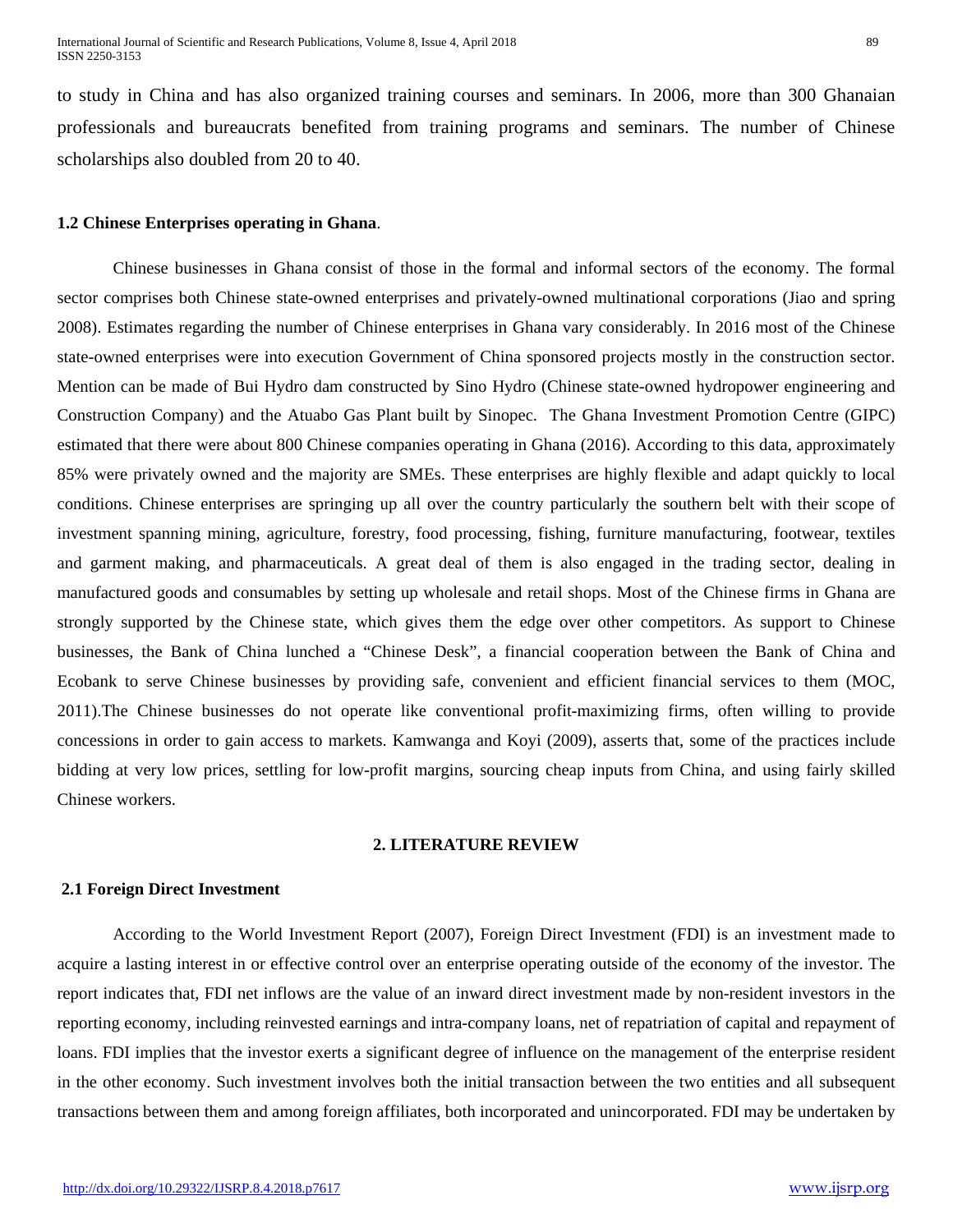individuals as well as business entities. FDI net outflows are the value of an outward direct investment made by the residents of the reporting economy to external economies, including reinvested earnings and intra-company loans, net of receipts from the repatriation of capital and repayment of loans. These series are expressed as shares of GDP (World Investment Report, 2007).

The motivation of the direct investor is a strategic long-term relationship with the direct investment enterprise to ensure a significant degree of influence by the direct investor in the management of the direct investment enterprise. The "lasting interest" is evidenced when the direct investor owns at least 10% of the voting power of the direct investment enterprise. Direct investment may also allow the direct investor to gain access to the economy of the direct investment enterprise which it might otherwise be unable to do. The objectives of direct investment are different from those of portfolio investment whereby investors do not generally expect to influence the management of the enterprise (OECD, 2008)

#### **2.2 Economic Development**

In contrast to our understanding of economic growth, which is perhaps more dependent on the market, economic development, the product of institutions, and collective action are not as clearly defined (Feldman, 2014). Whereas economic growth is a simple increase in aggregate output, Joseph Schumpeter (1934) in the *Theory of Economic Development* cited by Feldman (2014), argues that economic development positions the economy on a higher-quality growth trajectory and is achieved through innovation and entrepreneurship.

Kindle Berger and Herrick (1958) cited by Feldman (2014) points out: "Economic development is generally defined to include improvements in material welfare especially for persons with the lowest incomes, the eradication of mass poverty with its correlates of illiteracy, disease and early death, changes in the composition of inputs and output that generally include shifts in the underlying structure of production away from agricultural towards industrial activities, the organization of the economy in such a way that productive employment is general among working age population rather than the situation of a privileged minority, and the correspondingly greater participation of broadly based groups in making decision about the direction, economic and otherwise, in which they should move their welfare".

In the words of Meier (1964), "economic development is a process whereby an economy's real national income increases over a long period of time". This definition fails to take into account the changes in the growth of population. If a rise in real income is accompanied by faster growth in population there will be no economic development but retardation. Thus, some economists define economic development in terms of an increase in per capita income. Drewnewski (1966) defines development in terms of economic and social welfare, "In the standard of living of people economic development is supportive and it involves increased per capita income and creation of new opportunities in education, healthcare, employment sectors. Development is of limited significance if it does not lead to economic welfare. Economic development implies increased per capita income and reduced income inequalities and satisfaction of the people as a whole".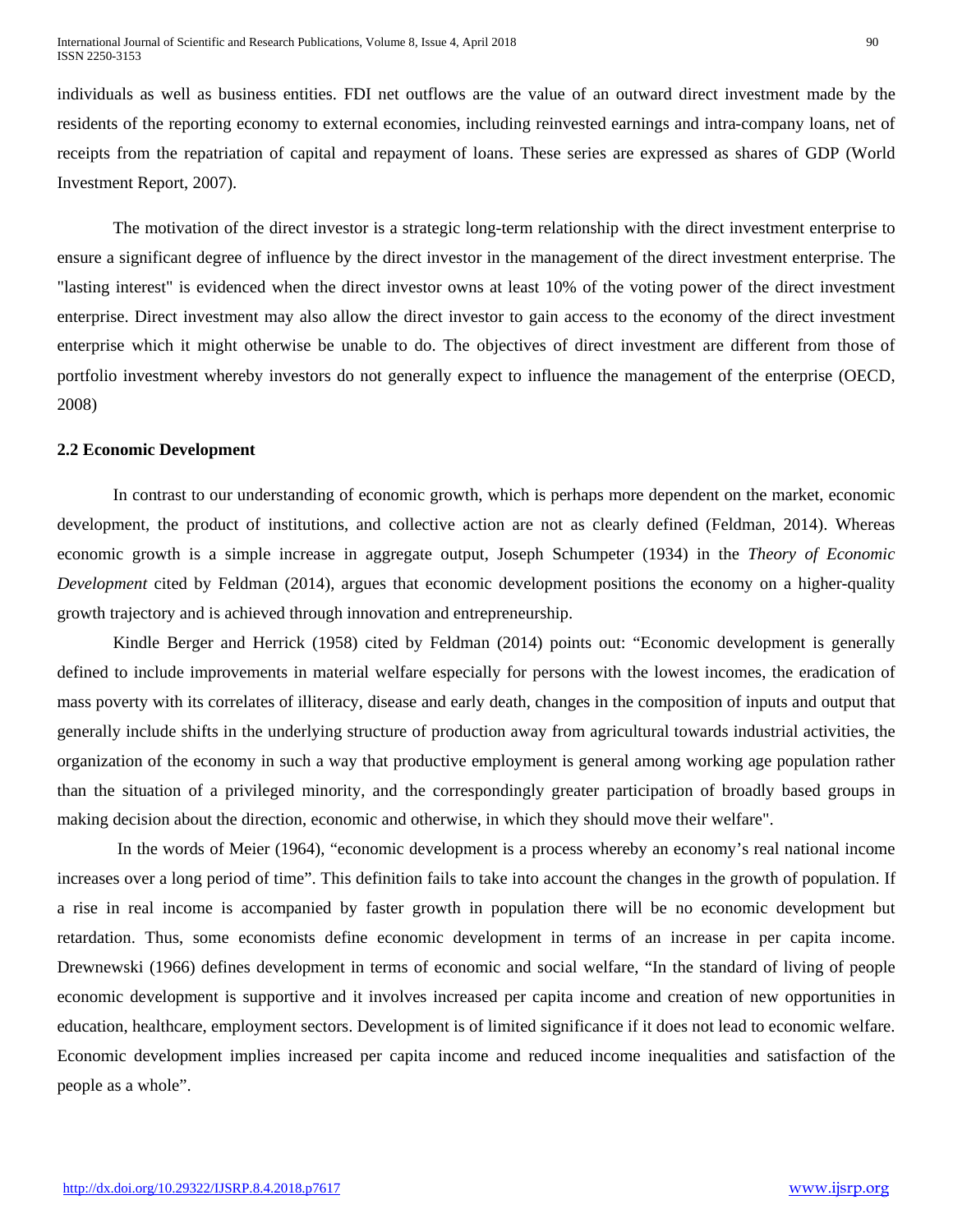#### **2.2.1 Measuring Economic Development**

Economic development is a multivariate concept having many dimensions, there is no single measure of development that completely captures the process. Clearly, these indicators or measures of development should be valid and amenable to measurement and comparison. In this paper, per capita income or GDP, Human Development Index (HDI), poverty and inequality are discussed.

#### **2.2.2 Per capita GDP as a Measure of Economic Development**

Per capita GDP commonly referred to as per capita income has been one of the earliest and also a popular measure of economic development. It is the mean income of the people which is calculated by dividing the GDP by the total population. The per capita GDP is important because it is a direct measure of living standards and social welfare of the citizens. It is used in making a comparison between two countries. The higher GDP per capita is an indicator for a developing economy in general. In the words of Meier and Baldwin (1964), "an increase in national income may be suggested as the most relevant, as well as most convenient, a single measure of development for both poor and rich countries". In spite of the merits, there are some limitations of the measure some of which are illustrated as follows: Subjective elements are not measured by per capita income. For example, it does not tell us about the availability of happiness, justice, security, freedom, or leisure to the society and for measuring the well-being of people. GDP also excludes income inequality between the rural-urban areas. As for long-term economic development, income inequality is suggested as an important factor without reduction of which economic development would not be possible.

#### **2.2.3 Human Development Index (HDI)**

Invented by Lord Meghnad Desai and Nobel Laureate Amartya Sen and launched by Mahbubul-Haq, a leading Pakistani economist. The HDI is a composite index of three social indicators: life expectancy, adult literacy and years of schooling. It also takes into account real GDP per capita. Thus the HDI value of a country is calculated by taking three indicators Longevity, Educational attainment and a decent standard of living. HDI ignores other indicators of human development such as infant mortality, nutrition etc. and it measures relative rather than absolute human development. Human development index ranges from 0.897 in high human development countries while for low human development countries it is 0.436

#### **2.2.4 Poverty**

Nobel Prize-winning economist Amartya Sen (2000) has eloquently argued that development can be seen as a "process of expanding the real freedoms that people enjoy." Conversely, poverty is the lack of those freedoms, and is a multifaceted phenomenon. Nonetheless, Karnani (2017), asserts that income is very important, perhaps the single most important, measure of poverty. Poverty is therefore most often measured in monetary terms and defined as consumption below a certain benchmark. There is no objective benchmark, and measures of poverty necessarily entail subjective judgment Karnani (2017). This view is also held by the World Bank in a book on poverty and income distribution in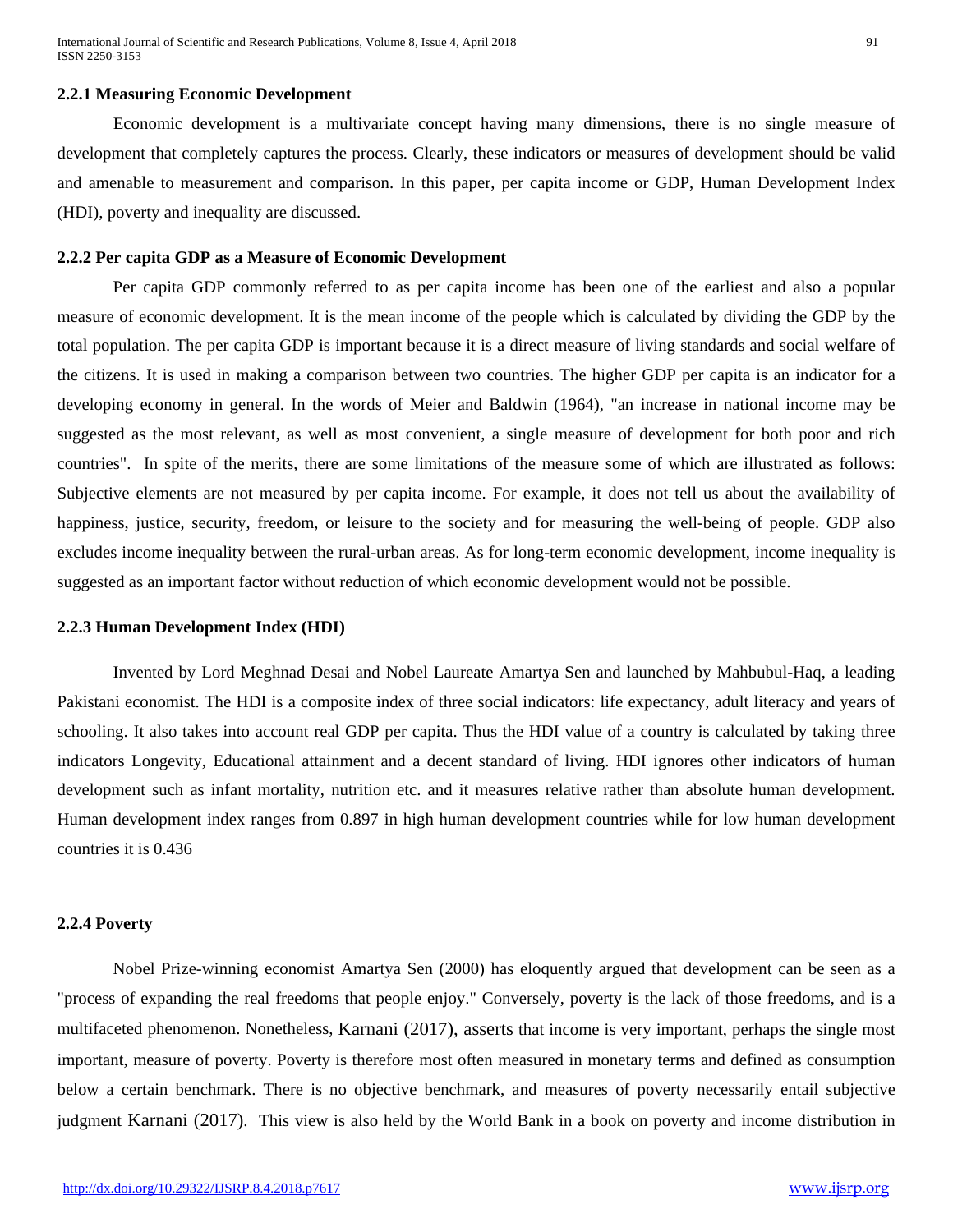Latin America when it stated: "any poverty cut-off will reflect some degree of arbitrariness due to the subjectivity of how poverty is defined" (as cited in Boltvinik, 1998)

Poverty is a social phenomenon prevalent in society in which necessities of a large section of the population are not fulfilled. It exists all over the world. There are two concepts of poverty, relative and absolute: The concept of relative poverty can be measured in terms of distribution of income or consumption expenditure, and it is useful for developed countries only where there is no absolute poverty. The concept of absolute poverty is related to the minimum level of living and can be measured in terms of income and consumption expenditure. For the measurement of poverty, consumption is considered as more suitable than income. Absolute poverty is prevalent in less developed countries and is of significant dimensions, hence of concern to the country concerned. The absolute poverty can be indicated in terms of intake of essential food like cereals, pulses, milk, vegetables, and butter or calculated in terms of calorie intake. It is income or expenditure level that can sustain or maintain a minimum standard of living. Life expectancy, infant mortality rate, literacy, nutrition, access to primary school, health clinic and drinking water are the important factors giving appendix information of poverty.

#### **2.3 Theoretical Review of the Nexus between FDI and Economic Development**

Classical theory is of the view that foreign direct investment plays important role in economic growth of the host countries (Lensink &Morrissey, 2001, and Gorg &Strobl, 2002, Nabila, Samia, &Hafeez, 2011, Oyatoye et al., 2011). According to the theory, FDI through positive spillover, competition, and imitation enhance the transfer of capital, technology, and skills to the host countries (Mody, 2004, and Gao, 2005). Also, through backward and forward linkage FDI will lead to improved balance of payments, boost the gross national income, enhance improvement in infrastructure and increases the production for export (Gorg et al., 2001, Girma et al., 2003, Li &Liu, 2005, Chakraborty & Nunnenkamp, 2008, and Obida & Nurudeem, 2010).

Dependency theory did not believe on the assumption that FDI is vital for the economic growth of developing countries. The theory posits that FDI strangulate development by displacement of indigenous production and perpetuates dominance of the weaker countries by keeping them in a position of constant dependence on the economies of the developed countries (Alfaro, 2003; UNCTAD, 1999, Gorg &Strobl, 2002, and Girma &Wakelin, 2000; Mercinger, 2003; and Bello &Adeniyi, 2010).

New growth theory or endogenous theory sees the level of technology as a driving force for a long run economic growth in any economy. According to the theory, knowledge and technology result to increase in return which leads to increase in economic growth (Cortright, 2001). In production function, Meier and Rauch (1995) pointed out that human capital investment contributes to increase in return while De Castro (1998) put it that the level of research and development in an economy will determine the rate of innovation and economic growth of the country. By augmenting domestic capital and incorporation of diffused foreign technologies in the production function of the host countries,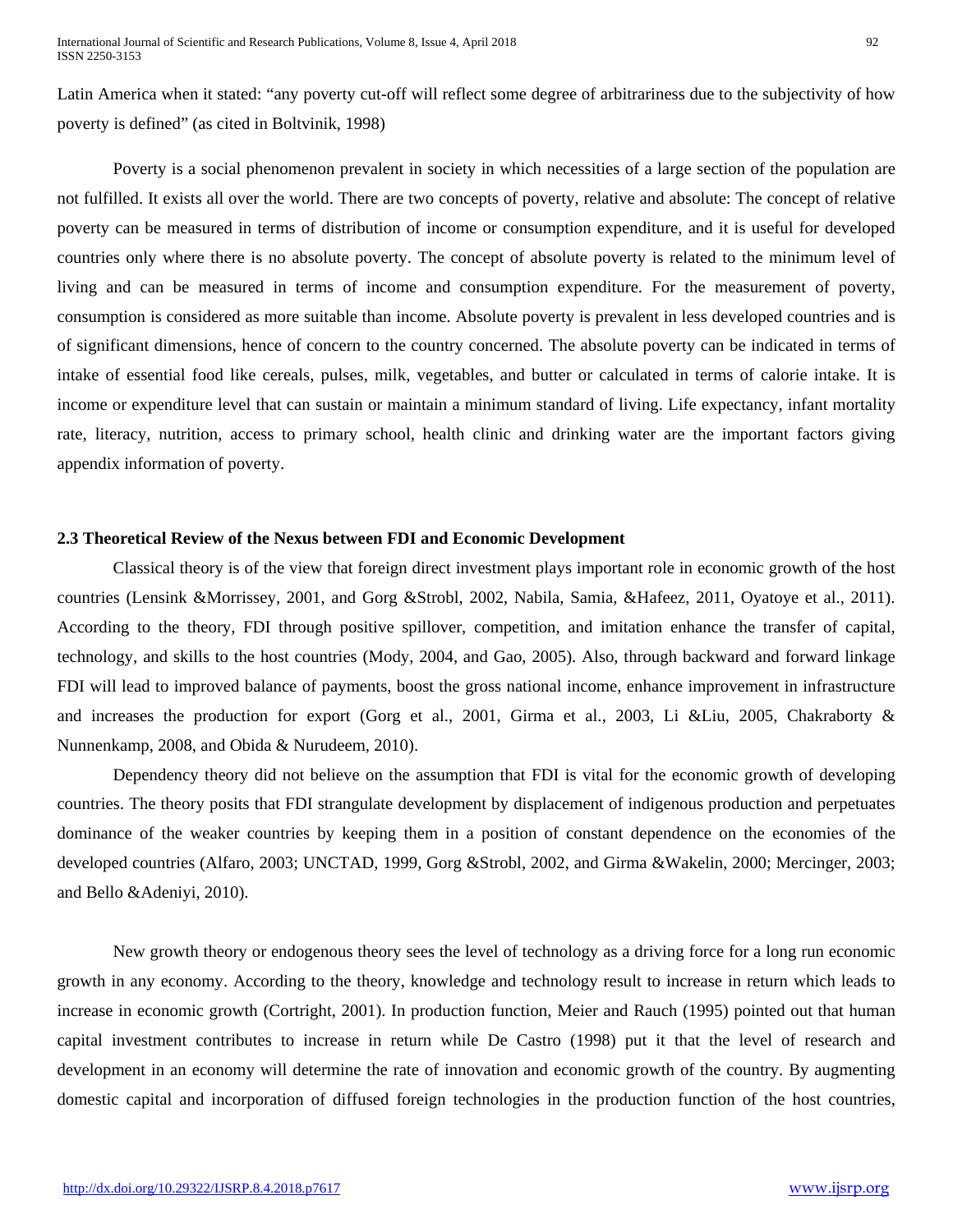foreign direct investment will be seen as responsible for the increase in economic activities in the host economy (Shanet.al, 1997).

#### **2.4 Empirical Review of FDI and Economic Development**

Previous empirical studies have divergent views on the role FDI in enhancing economic growth. Some of these studies such as Magnus and Fosu (2007) used Toda-Yamamoto and Granger causality on annual data range of 1970 to 2001 to analysis FDI as it affects pre and post SAP economic growth of Ghana. The results of the study failed to establish the evidence of causality between FDI and economic growth for the whole period and pre-SAP period. Also, the result indicated that FDI granger caused economic growth within the post-SAP period.

Adjaye (2009), examined the relationship between FDI and GDP growth in Ghana using annual time series data covering 1970 to 2007. The Johansen and Juselius (1990), multivariate maximum likelihood procedure was employed. The study established a positive and significant relationship between FDI and growth. The Granger causality tests confirmed a bidirectional causality running from foreign direct investment to growth. Frimpong et al., (2011) disagreed with Adjaye when they used the Toda and Yamamoto (1995) to explore the causal link between FDI and growth in Ghana using annual tie series data from 1970 to 2002. The results revealed that there is no directional causality between FDI and economic growth for the total sample period and the pre-SAP period. However, they discovered a unidirectional causality from FDI to growth during the post SAP period. The conflicting results could be due to the difference in estimation techniques used. Whereas Adjaye engaged the Johansen and Juselius (1990) multivariate maximum likelihood procedure, Frimpong et al., employed the Toda and Yamamoto (1995) to examine the causal linkage between FDI and growth.

In addition, Sackey et al., (2012) employed various econometric tools such as Augmented Dickey-Fuller tests, Vector Auto Regression and Johansen co-integration test to study the effect of the foreign direct investment on economic growth of Ghana using time series data from 2001 to 2010. They established a positive and significant long-run relationship between FDI and growth and a uni-directional causality running only from FDI to GDP growth in Ghana.

Furthermore, Antwi et al. (2013) used annual time series data from Ghana for the period 1980 to 2010. They employed simple ordinary least square regressions and confirmed a positive and statistically significant relationship between FDI and growth. However, the study failed to check for directional causality between the two variables.

Similarly, Edoumiekumo (2009) employed the Johansen cointegration approach to investigate the relationship between foreign direct investment and economic growth in Nigeria using annual time series data covering the period 1970 to 2007. The study established a positive and significant link between foreign direct investment and growth. The Granger causality test also confirmed a bidirectional causality running from foreign direct investment to grow. Ogiagah et al. (2010) as well used the Johansen cointegration approach and the Granger Causality test to consider the linkage between FDI and GDP growth in Nigeria using annual time series data from 1970 to 2007 of the Sub-Sahara Africa Region. The study revealed a positive and significant long-run relationship between FDI and GDP growth and a uni-directional causality running from GDP to FDI.

Nabila et. al (2011) employed heterogeneous panel techniques on annual data for the periods of 1983-2008 to examine the impact of foreign direct investment on economic output of selected Asian countries. The Larsson panel test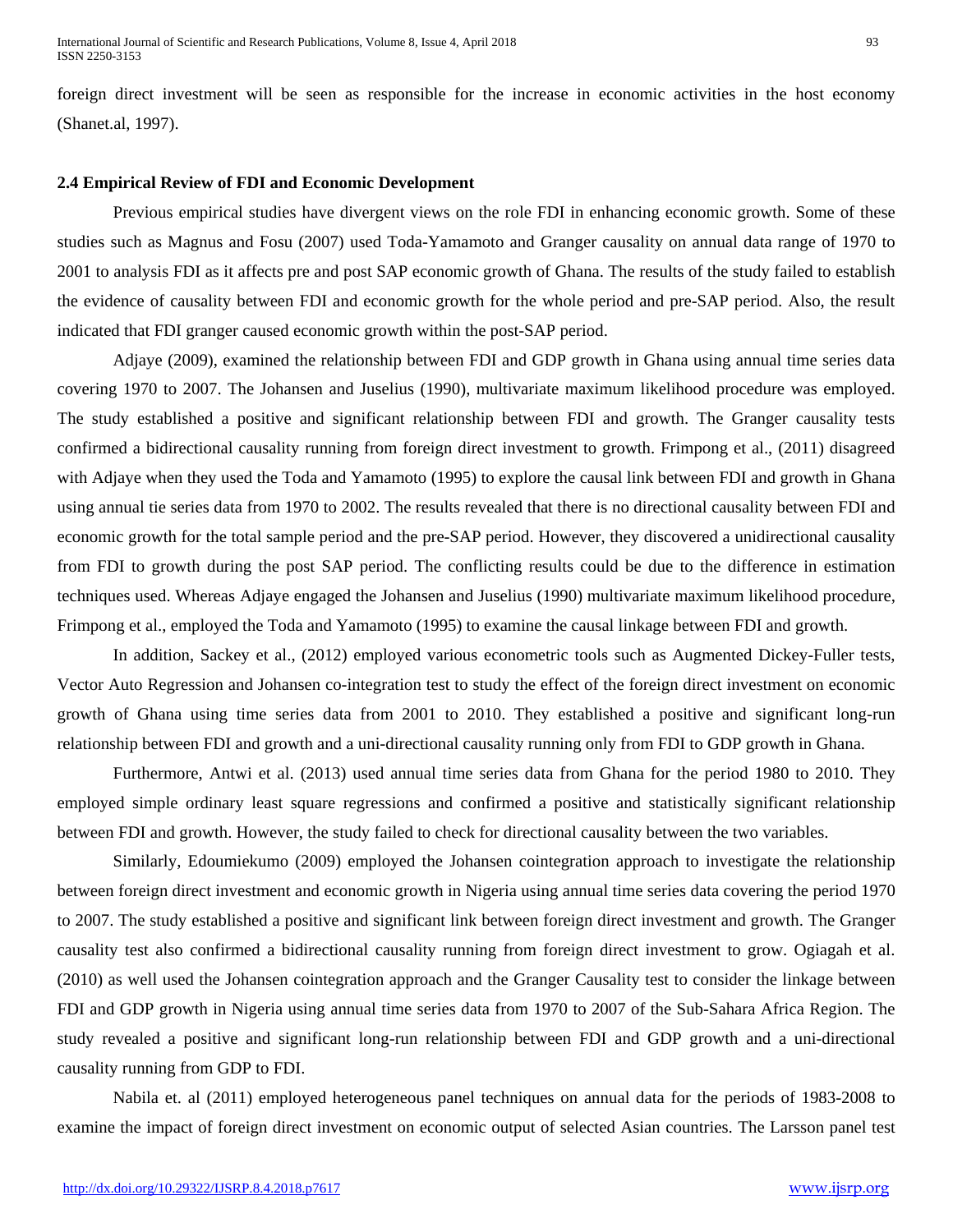shows evidence that foreign direct investment and economic growth are co-integrated. FMOLS posited that FDI has a positive significant impact on economic growth. The panel homogeneous causality shows that foreign direct investment and output Granger cause each other but non-causality test affirms evidence of uni-directional causal relationship run from foreign direct investment to output of the selected economies. In the case of Malaysia, the test exhibits that foreign direct investment and growth have two-way causation. The results show that foreign direct investment Granger the economic growth of Thailand, Singapore, Nepal, and Japan while in Sri-Lanka, Pakistan and Bangladesh economic growth Granger cause foreign direct investment. Finally, the study did not show any causation in the case of Singapore, China, and the Maldives, Korea Democratic, Indonesia, Philippines, and India. In a similar study in selected African and Asian countries, Abdullahi, Aliero, and Yusuf (2012) and Gaurav and Mohd (2011) reveal that FDI positively impacts on economic growth in African and Asian countries. The study also reported a one-way relationship from FDI to economic growth only in Africa.

The literature presents mixed results on the links between FDI and growth. Most of the empirical studies are based on cross-sectional and panel data. The cross-country and panel data studies normally average the data over the samples used and across countries from different regions. As a result, they may not reveal a true nature of the relationship between Inflation FDI and growth. Such studies are not country specific.

Im and McLaren (2015) investigated the effects of inward FDI on income distribution and the poverty rate in developing countries using panel data. The study addressed the problem of endogenous FDI through time-varying instruments based on shocks to the attractiveness of investment in neighboring countries as well as oil discoveries in the host country. Without instruments, FDI appears to have no effect on income inequality and a small positive effect on poverty, but with the instruments, in contrast to previous findings, we find that FDI helps decrease both inequality and the poverty rate in the host country.

Koc (2012) study aimed at determining the effects of Foreign Direct Investment (FDI) on the level of poverty in developed and developing countries. The panel regression method, which covers 40 countries' income distribution data, is employed. The results show that the poorest segments receive a lower share of the income created by FDI than the richest segments of these countries, indicating that FDI does not have a serious contribution to poverty reduction. FDI affects the income levels of different income groups in every country, however, there is not a uniform effect in the countries examined.

## **3. METHODS**

This section of the paper outlines the methods that were followed to achieve the objectives of the paper. It includes model specification of economic growth model as well as poverty and income inequality models. The sources of data and method of estimation of the three models are also outlined in this section

#### **3.1 Conceptual Framework and Methodology of Chinese FDI and Economic Growth of**

#### **Ghana**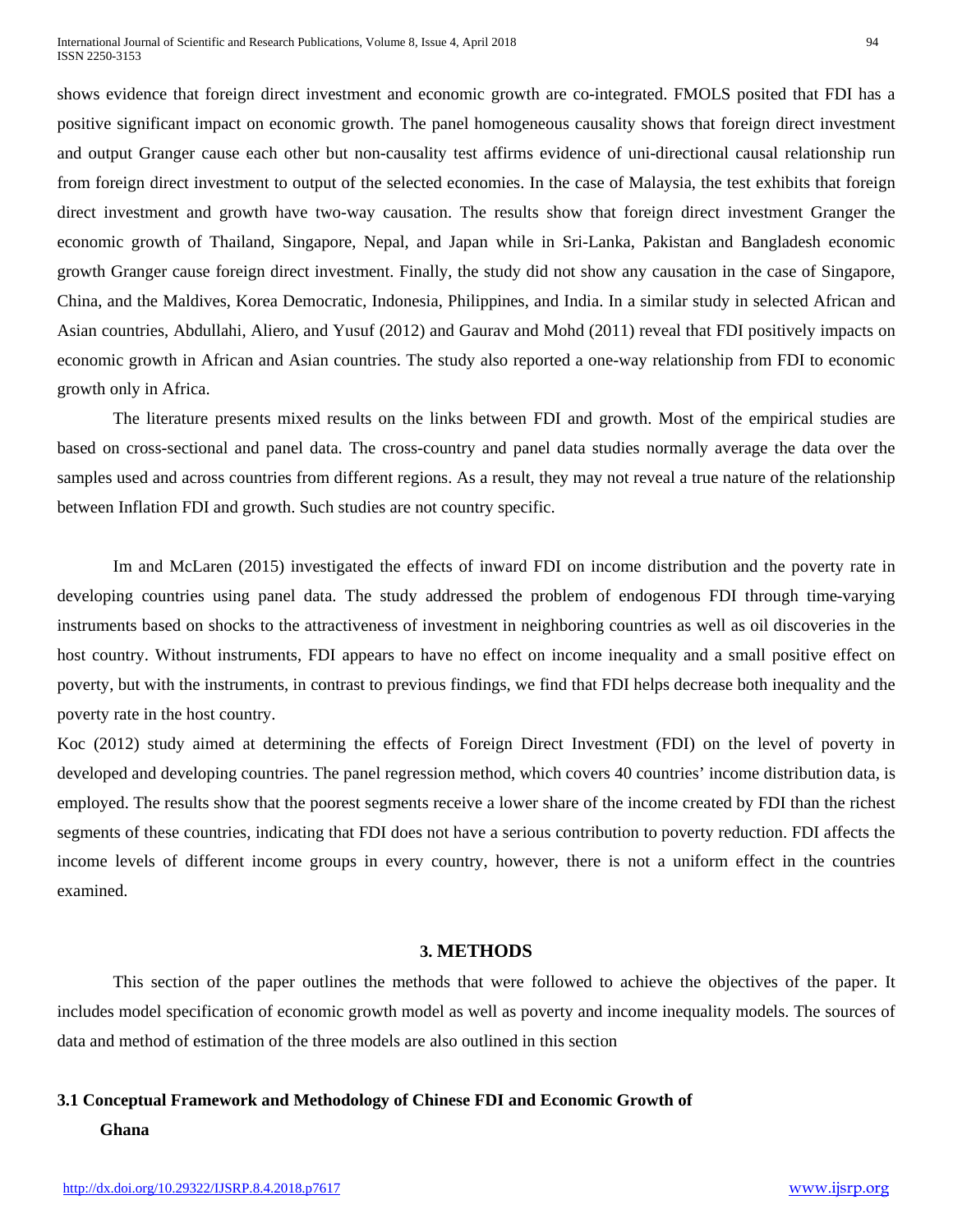To examine the relationship between Chinese Enterprises (FDI) and economic growth, this paper presents the theoretical model within the framework of the neoclassical endogenous growth model (Barro and Salai Martin 1995; Romer, 1986, 1990, 1994).

Starting with the neoclassical production, the production function is specified as follows:

*Y* = *AF*(*K*,*L*) …………………………………………………………………………..(3.1)

where Y, A, K, and L denote the level of output, level of technical progress, the stock of domestic capital and labour respectively.

The advent of endogenous growth theory has opened the way by which policy can influence growth and for that matter FDI (De Mello 1997; Borensztein et al. 1998). De Mello (1997) has provided extensive transmission mechanisms through which FDI affects growth in an economy. Thus, the paper augments the production function by including FDI. The augmented production function is specified below

$$
Y = AF(K, L, Chfdi)
$$
.................(3.2)

Chfdi denotes foreign direct investment flow from China to Ghana which is used as a proxy for Chinese Enterprises and the other variables (A, K, L, and F) are as previously defined.

The study assumes that production function takes Cobb-Douglas form with constant returns to scale.

<sup>1</sup> <sup>2</sup> <sup>1</sup> <sup>1</sup> <sup>2</sup> ( ) <sup>α</sup> <sup>α</sup> <sup>−</sup><sup>α</sup> <sup>−</sup><sup>α</sup> *<sup>Y</sup>* <sup>=</sup> *AK Chfdi <sup>L</sup>* ……………………………………………………………. (3.3)

In most of the cross-sectional and panel empirical studies on economic growth (see for instance Barro 1996; Omri and Kahouli 2014), output per capita, rather than the aggregate output is employed in order to account for differences in population across countries. Thus, equation (3.3) is transformed to obtain the per capita output function.

$$
\frac{Y}{L} = AK^{\alpha_1} (Chfdi)^{\alpha_2} \frac{L^{1-\alpha_1-\alpha_2}}{L}
$$
\n(3.4)\n
$$
\frac{Y}{L} = AK^{\alpha_1} (Chifdi)^{\alpha_2} L^{-\alpha_1} L^{-\alpha_2}
$$
\n(3.5)\n
$$
\frac{Y}{L} = A\left(\frac{K}{L}\right)^{\alpha_1} \left(\frac{Chfdi}{L}\right)^{\alpha_2}
$$
\n(3.6)

Denoting  $\frac{Y}{L}$  by y,  $\frac{K}{L}$  by k, and  $\frac{FDI}{L}$  by fdi and inserting these variables in equation (3.6) gives equation (2.7)

 <sup>α</sup><sup>1</sup> *Chfdi*<sup>α</sup> <sup>2</sup> *y* = *Ak* ……………………………………………………………………… (3.7)

Taking natural logarithm and the time derivative of each variable yields growth rate of output per capita function.

*Lny LnA k LnChfdi* <sup>1</sup> <sup>2</sup> = +<sup>α</sup> ln +<sup>α</sup> …………………………………………………… (3.8)

$$
\frac{\dot{y}}{y} = \frac{\dot{A}}{A} + \alpha_1 \frac{\dot{k}}{k} + \alpha_2 \frac{fdi}{fdi}
$$
................. (3.9)

Let  $g_y = \frac{\dot{y}}{y}$   $g_k = \frac{\dot{k}}{k}$   $g_{fdi} = \frac{fdi}{fdi}$  **g**<sub> $A = \frac{\dot{A}}{A}$ </sub>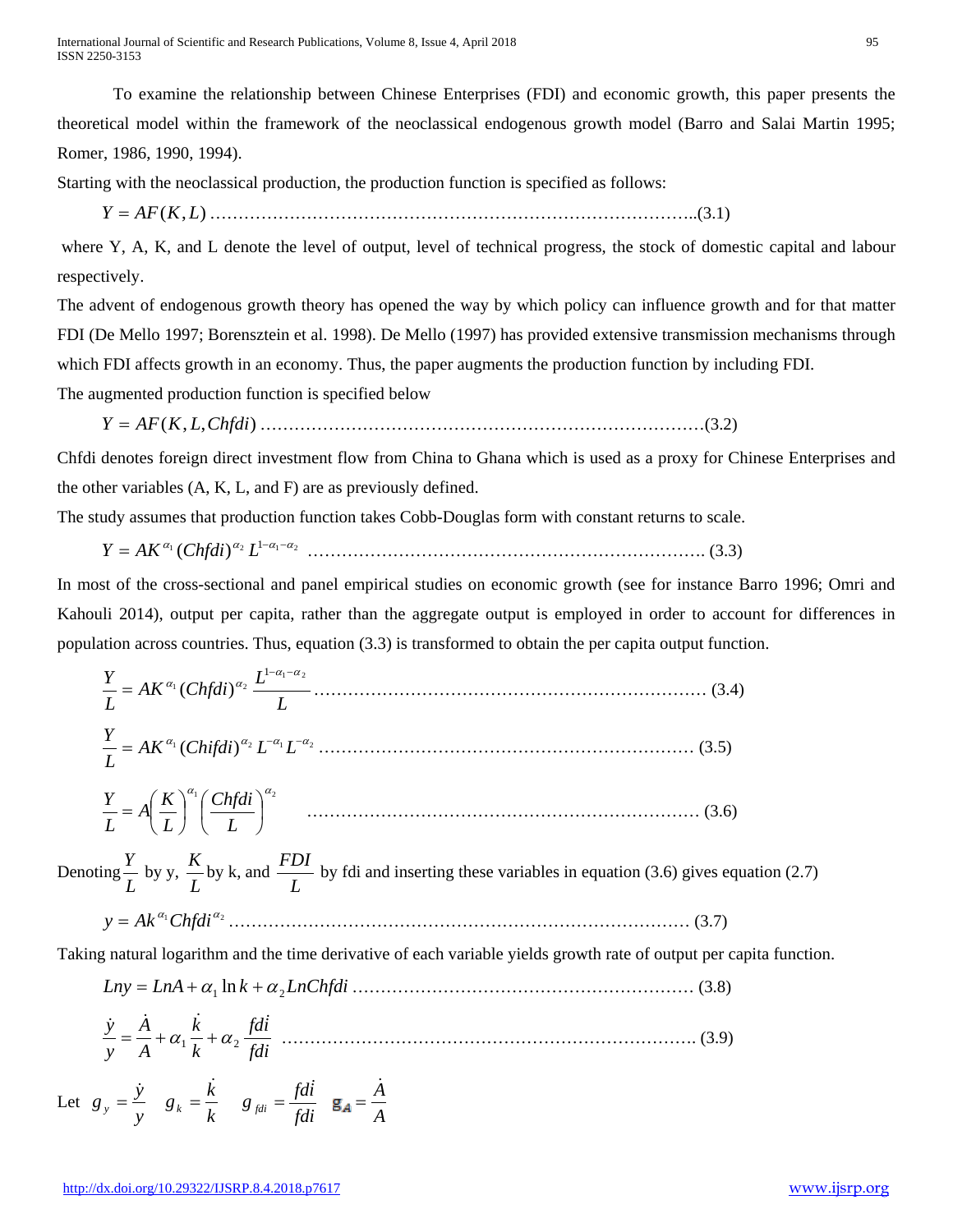Making the relevant substitutions, equation (3.10) is derived

$$
g_y = g_A + \alpha_1 g_k + \alpha_2 g_{\text{chfdi}} \tag{3.10}
$$

Equation (3.1) simply shows that growth rate of output per capita depends on the growth of capital stock and growth rate of Chinese foreign direct investment per capita which is a proxy for Chinese Enterprises. It is expected that the presence of Chinese Enterprises in Ghana is associated with productivity spillovers which results in increasing returns in domestic production. Also, the presence of Chinese Enterprises is expected to add to existing stock of knowledge in the recipient economy through labour training and skill acquisition and diffusion, on one hand, and through the introduction of alternative management practices and organisational arrangements (De Mello 1997).

To control for other variables that affect economic growth, this paper follows the methodology employed by Omir and Kahouli (2014), who focused on the determinants of the growth rate of factor productivity. The factor productivity equation is specified below:

$$
g_A = \beta_O + \beta_1 g(HC) + \beta_2 (CPI) + \beta_3 (OPEN) + \beta_4 (GOV) + \varepsilon
$$
\n(3.11)

where HC is human capital proxied by primary school enrolment, CPI represents the percentage change in consumer price index used here to measure inflation, OPEN is trading openness/GDP and GOV as government expenditure/GDP ratio Substituting equation (3.11) into equation (3.10) gives equation (3.12)  $g_{v_i} = \gamma_0 + \gamma_1 gchfdi_{k_{it}} + \gamma_2 gk_{it} + \gamma_3 g(HC)_{it} + \gamma_4 (CPI)_{it} + \gamma_5 (OPEN)_{it} + \gamma_6 (GOV)_{it} + g_{vit-1} + \varepsilon_{it}$  $(3.12)$ 

Due to the time frame of the study, the study focused on four key explanatory variables for the growth model. Thus, equation (3.12) is modified to include only four explanatory variables.

*g <sup>y</sup> <sup>O</sup> gchfdik <sup>t</sup> gkt g HC <sup>t</sup> CPI <sup>t</sup> <sup>t</sup> <sup>t</sup>* = <sup>γ</sup> + <sup>γ</sup> + <sup>γ</sup> + <sup>γ</sup> ( ) + <sup>γ</sup> ( ) + <sup>ε</sup> <sup>1</sup> <sup>2</sup> <sup>3</sup> <sup>4</sup> ………………………… (3.13)

The variables in the model including the education which refers to primary school completion as a percentage of relevant age group, GDP per capita, GDP per capita growth, capital formation defined as additions to the fixed assets of the economy plus net changes in the level of inventories and inflation which is measured as the annual percentage change in the cost to the average consumer of acquiring a basket of goods and services were all extracted from World Bank's Development Indicators from 1990 to 2016. Data on China's foreign direct investment to Ghana were extracted from Ghana Investment Promotion Centre database.

To estimate equation (3.13) the study used Ordinary Least Squares for the estimation of the growth model.

# **3.2 The methodology of Poverty and Income Inequality Models.**

The paper followed the methodology of Park and Mecado (2015) to develop the poverty and income inequality models. The poverty model is specified below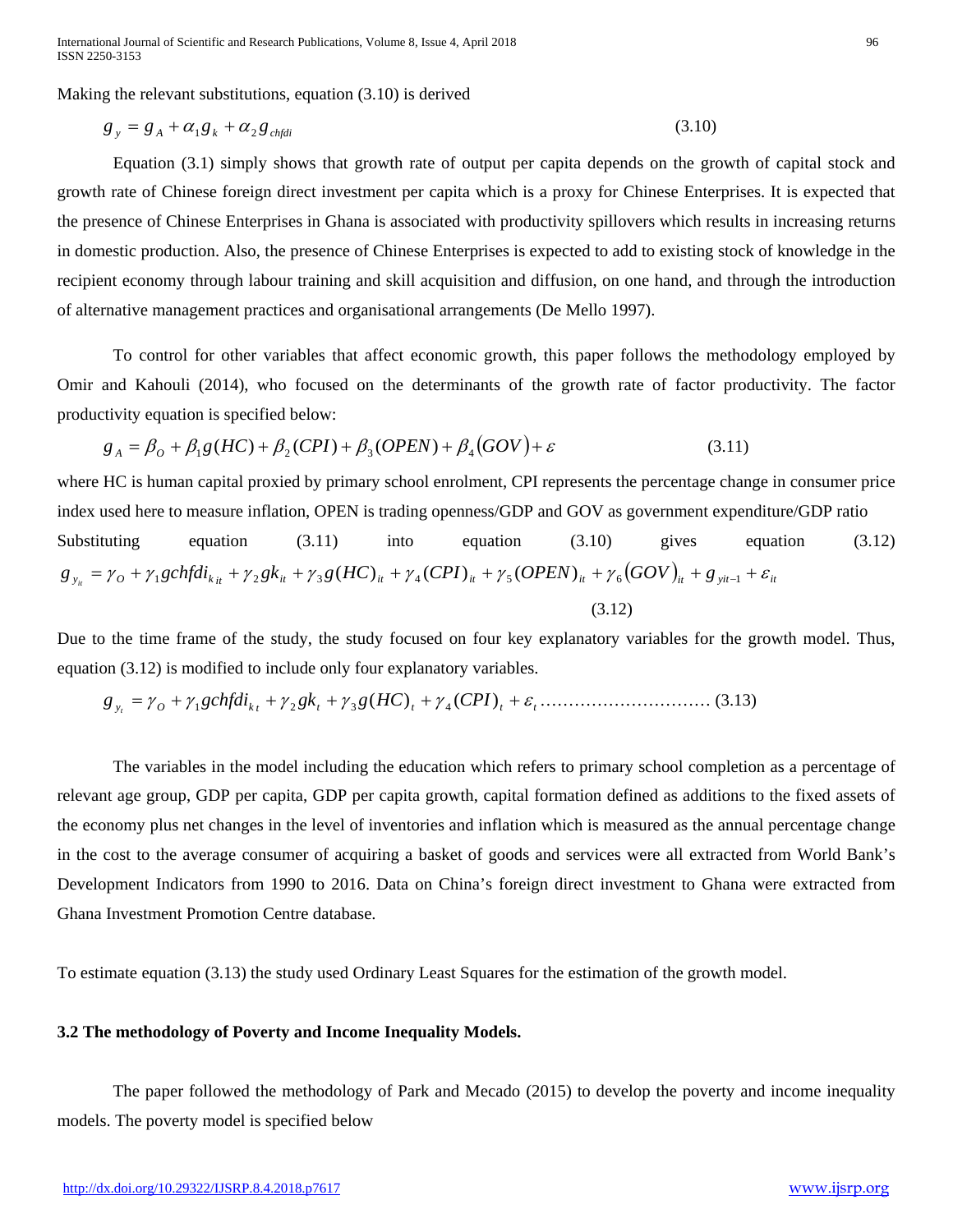# *Pov* = *f* (*ruleoflaw*,*education*,*literacy*,inf *lation*, *financialinclusion*, *growth*) ………… (3.14)

It is expected that the inflow of foreign investment from China to Ghana will help reduce the poverty rate in Ghana if the package of the FDI is labour-intensive which creates employment opportunities for indigenous thereby reducing poverty level Tambunan (2005). Thus, equation (3.6) is modified to account for the role of Chinese enterprises in the reduction of the poverty rate in Ghana.

# *Pov* = *f* (*chfdi*,*ruleoflaw*,*education*,*literacy*,inf *lation*, *financialinclusion*, *growth*) …….. (3.14)

Due to the time frame of the study, the paper is constraint with degrees of freedom, thus the paper reduces the number of explanatory variables in the poverty model from seven to four key explanatory variables. These include Chinese enterprises, rule of law, education and economic growth.

*Pov* = *f* (*chfdi*,*ruleoflaw*,*education*, *growth*) ……………………………………… (3.15) where pov is the poverty rate. The paper assumes the there is a linear relationship between poverty rate and its determinants, thus equation (3.15) is respecified taking into account the specific functional form.

*growth <sup>t</sup> Pov* = β <sup>0</sup> + β1*chfdi* + β <sup>2</sup> *ruleoflaw* + β <sup>3</sup>*education* + β <sup>4</sup> +<sup>ν</sup> …………………. (3.16)

The income inequality model is specified below

 $i$  *inequality* =  $\beta_0 + \beta_1$ *chfdi* +  $\beta_2$ *ruleoflaw* +  $\beta_3$ *education* +  $\beta_4$ *growth* +  $\beta_5$ *literacy* +  $\varepsilon$ <sub>*t*</sub> ... (3.9)

Data on Poverty rate defined as mean shortfall from the poverty lines (counting the nonpoor as having zero shortfall) as a percentage of the poverty lines, top 10 percent income and bottom 20 percent income group and literacy rate defined as the percentage of people ages 15 and above who can, with understanding, read and write a short, simple statement on their everyday life were extracted from World Bank's Development Indicators from 1990 to 2015. The study used Palma ratio defined as the ratio of top 10 percent income group to bottom 20 percent income group to measure income inequality. Data on rule of law was extracted from Mo Ibrahim Governance data from 2000 to 2015.

To estimate the poverty and income inequality models, the study employed Ordinary Least Squares to conduct the estimation of the poverty and income inequality models.

#### **4. DISCUSSION OF RESULTS**

This section discusses the empirical results that relate to the objectives of the paper. It includes the discussion of the trend of China's Foreign Direct investment inflow in Ghana, and the effects of Chinese Enterprises on economic growth, poverty and income inequality in Ghana.

# **4.1 The trend of the Flow of China's Foreign Direct Investment to Ghana**

This sub-section discusses the time profile of foreign direct investment from China to Ghana from 1990 to 2016. Figure 4.1 shows the trend results.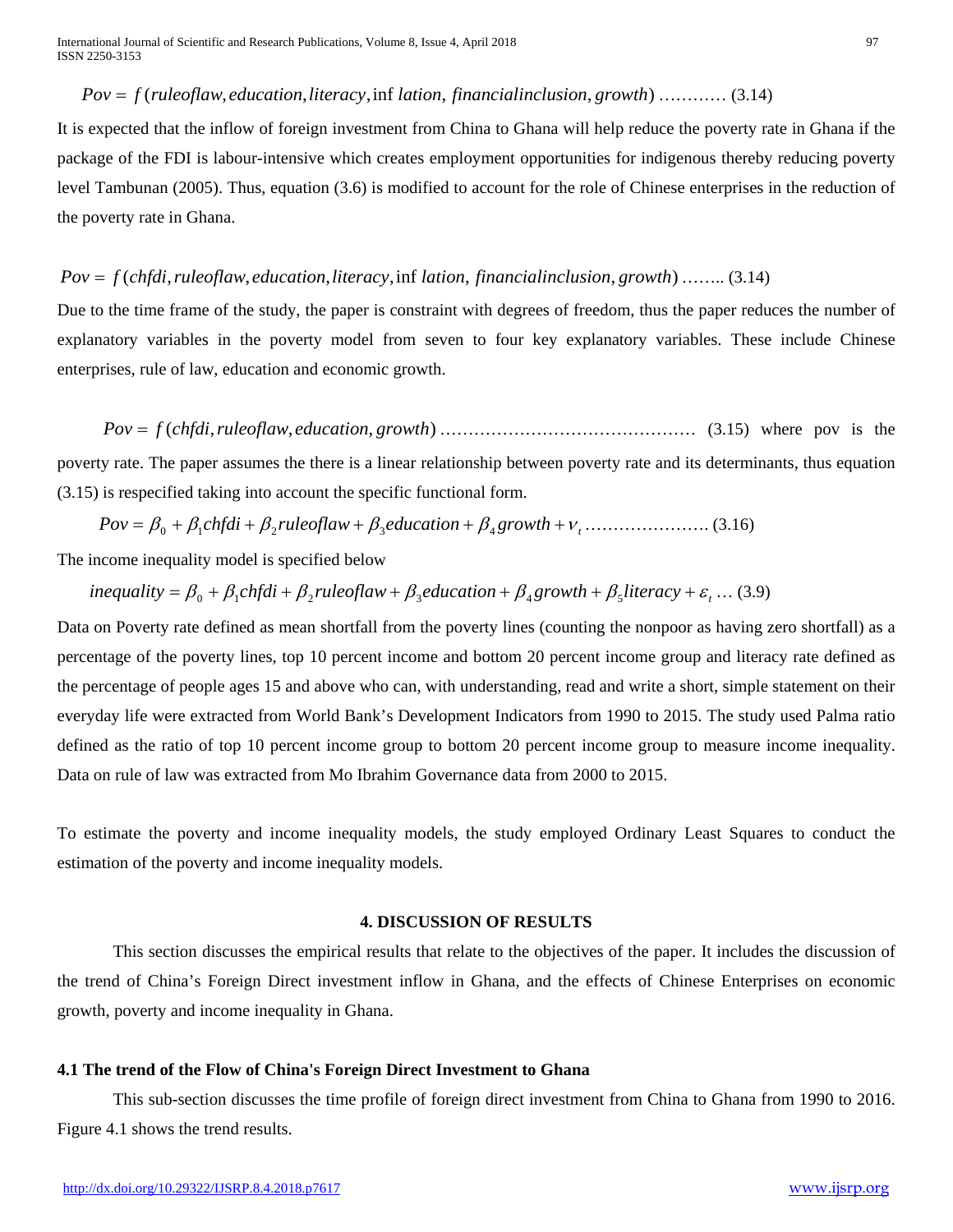

**Figure 4.1. Trend of Foreign Direct Investment of Chinese Enterprises in Ghana**



Figure 4.1 shows that there is a marginal steady increase of Chinese Investment to Ghana from 1990 to 1995. It increased from \$325,006 in 1990 to \$727, 014.1 in 1995. However, there was a sharp increase in the amount of foreign direct investment (FDI) from China to Ghana from 1995 to 1996. The amount increased from \$727, 014.1 in 1995 to \$1,602,475 in 1996. This could be due to the strengthening of democracy in Ghana in the mid-90s, therefore, making it attractive for foreign investment to flow into the country and for that matter the investment inflows from China. The investment flows from China to Ghana was unstable between 1996 and 2002. It declined between the periods 1996 and 1997 and then increased from 1997 to 1999 and declined from that year to 2000. This unstable trend continued until 2002. Ghana enjoyed a steady increase in the inflow of foreign direct investment from 2002 to 2007. The amount of FDI from China to Ghana increased from \$1,192,364 in 2002 to \$12,343,936 in 2007. The year 2007 recorded the highest foreign direct investment inflow from China to Ghana across the 27 year period. However, there was a sharp declined in the inflow of foreign direct investment from China to Ghana from 2007 to 2008. This could be attributable to the financial crisis that hit most countries in the world. This compelled most countries during this period to focus on internal or domestic affairs rather than transferring capital from the domestic economy to a foreign economy. This declining trend continued till 2010. It then started to increase marginally from the year 2010 to 2016.

#### **4.2 Effect of Chinese Enterprises on Economic Growth of Ghana**

This sub-section discusses the empirical results that relate to the effects of Chinese Enterprises on economic growth of Ghana. Table 4.2 shows these empirical results.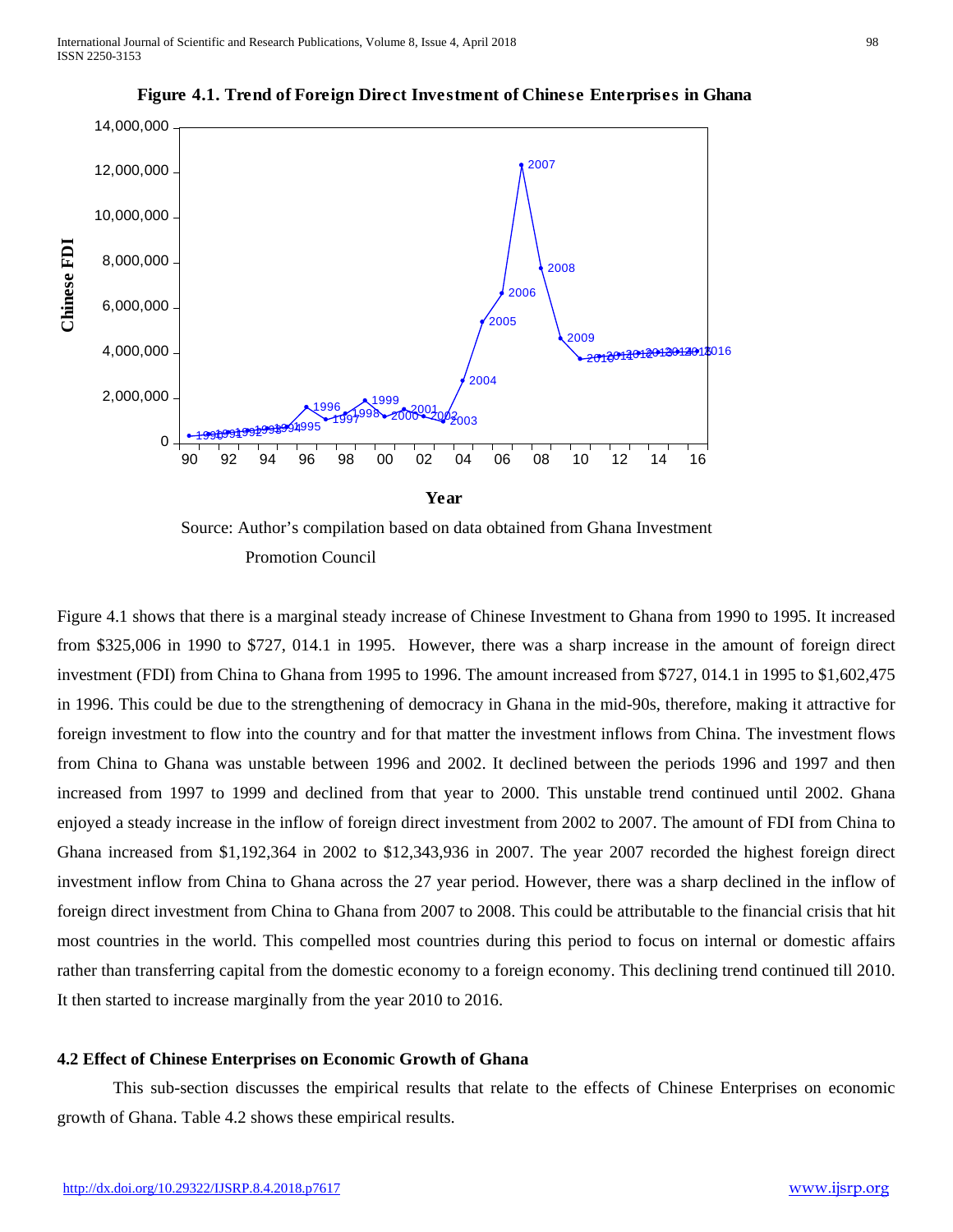# *Diagnostic Test*

The reliability of OLS regression is based on satisfying some key assumptions of the regression model. A failure of any of the key assumptions renders the interpretation of the OLS regression unreliable. Thus, this section present diagnosis test results on the OLS regression estimated for the economic growth model. These include heteroscedasticity, normality, and autocorrelation tests. The results are presented in Table 4.1.

|  |  | <b>Table 4. 1. Results of Diagnosis Test</b> |  |
|--|--|----------------------------------------------|--|
|--|--|----------------------------------------------|--|

| Diagnosis Test     | Chi-square Test | Probability value |
|--------------------|-----------------|-------------------|
| Heteroscedasticity | 2.994363        | 0.5588            |
| Normality          | 2.22            | 0.3288            |
| Autocorrelation    | $3.237130*$     | 0.0864            |

Source: Author's computations based on data obtained from Ghana Investment Promotion

Council, World Development Indicators and Imo Ibrahim Governance Data

The results revealed that there is no heteroscedasticity in the growth regression model and the residuals from the regression model are normality distributed. The results also indicate that the residuals from regression are autocorrelated. Thus the revelation by the diagnostic test results indicates that there are problems with least squares estimation and least squares estimate is likely to be inefficient. To resolve this problem, the paper adopted Newey-West standards errors also known as heteroscedasticity and autocorrelation-consistent standard errors (HAC) estimate to correct for the autocorrelation.

Table 4.2 shows the F-statistic from the HAC estimate is statistically significant at the 1 percent level of significance. This implies that the presence of Chinese Enterprise, physical capital, education, and inflation are jointly significant in explaining the changes in growth rate of GDP of Ghana. The  $R^2$  value also shows that about 97 percent of the variation in economic growth of Ghana proxied by GDP per capita is jointly explained by the presence of Chinese Enterprise, Capital, Education, and inflation.

| Table 4.2. HAC Estimate of the Effects of Chinese Enterprise on Economic Growth in |
|------------------------------------------------------------------------------------|
|------------------------------------------------------------------------------------|

| Ghana            |              |  |
|------------------|--------------|--|
| <b>Variables</b> | Coefficient  |  |
| LnChfdi          | $0.041252**$ |  |
|                  | [3.489623]   |  |
| Capital          | $0.004145**$ |  |
|                  | [2.255342]   |  |
| Education        | 0.015382***  |  |
|                  | [16.14458]   |  |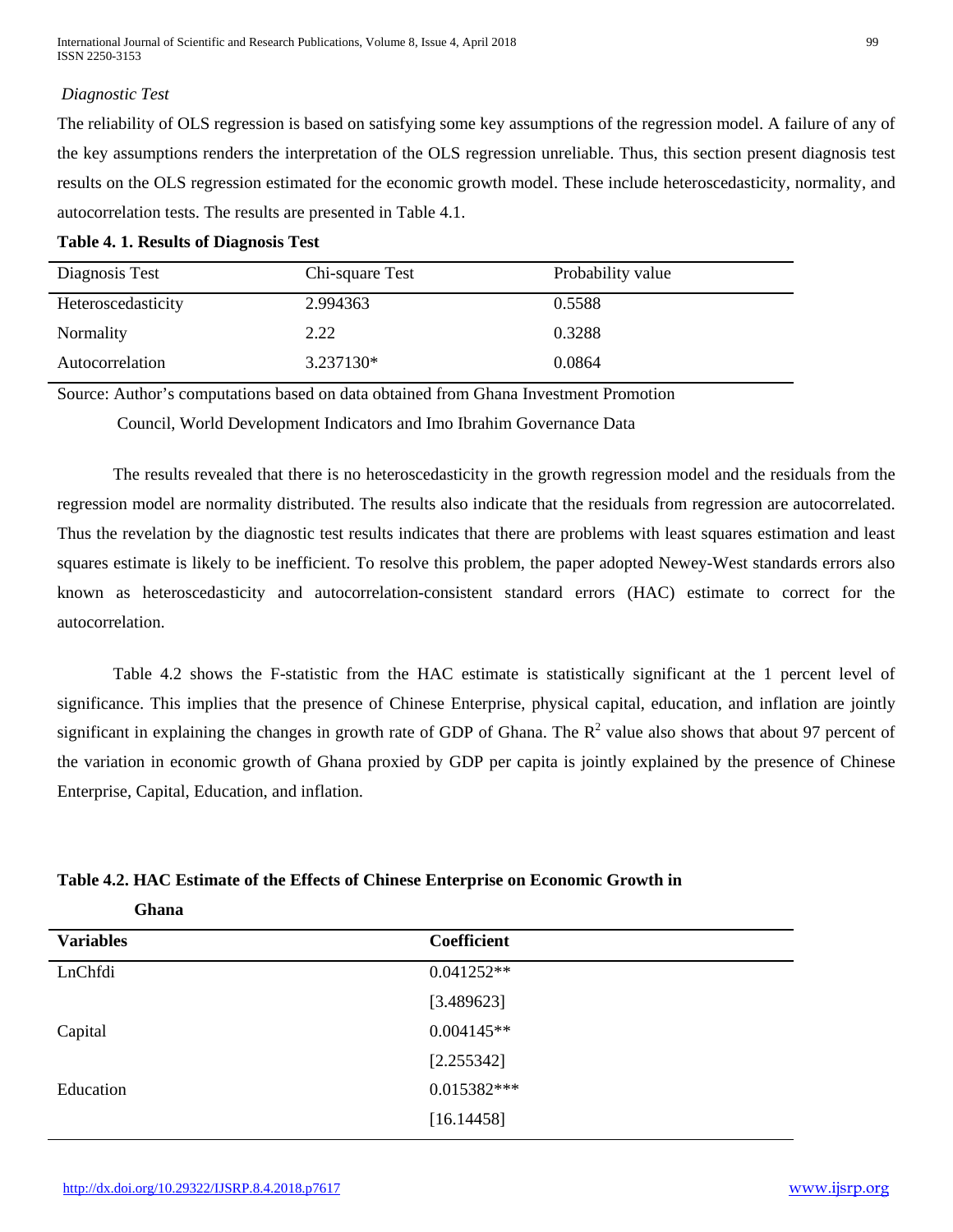| Inflation | $-0.000771$   |
|-----------|---------------|
|           | $[-1.600385]$ |
| Constant  | 5.142651***   |
|           | [33.62587]    |

 $R^{2}$  = 0.973818 F = 204.5655 (0.00) N=27 \*\* denotes statistically significant at the 5 percent; and \*\*\* denotes statistically significant at the1. Note: lnChfdi is the natural log of Chinese foreign direct investment

Source : Author's Computation based on data obtained from Ghana Investment Promotion

Council, World Development Indicators and Imo Ibrahim Governance Data

The results also show that an increase in the amount of capital injected by Chinese Enterprises into the economy of Ghana generates a significant effect on the economic growth of Ghana at the 5 percent level of significance. The result is consistent with the one obtained by Sackey et al., (2012) who also established the positive effect of the foreign direct investment on economic growth of Ghana. A percent increase in the amount of capital injected into the economy of Ghana by the Chinese enterprises stimulates economic growth by 0.04 percent. This gives the indication that the presence of the Chinese Enterprises promotes the growth prospects of Ghana. The influx of Chinese Enterprises is not just about transfer of capital but it also comes with various benefits to Ghana including the inflow of technology, promoting export and improving human resource quality which as well augments the economic growth of Ghana (Borenzstein and Lee (1998) and Lim and Maison (2000)). Further to this, domestic firms can attain spillover efficiency only when they are able to absorb the gains that come with the presence of Chinese Enterprises in Ghana. The presence of Chinese Enterprises also has spillover effects on productivity of domestic firms as well as training of labour and management practices ( Blomstrom et al 1992 and De Mello 1997). Thus, the influx of Chinese Enterprises works through these transmission mechanisms to stimulate the growth of the Ghanaian economy.

Among the control variables, capital and education which is a proxy for human capital play a significant role in determining per capita GDP of Ghana. The results show that physical capital exerts a significant positive effect on per capita GDP at the 5 percent level of significance. A percentage increase in the stock of physical capital as a percentage of GDP increases per capita income of Ghana by 0.004 percent. Both exogenous and endogenous neoclassical growth literature recognizes the role of capital in stimulating the growth of economies. High level of capital stock improves labour productivity and therefore increases economic growth. The results also show that human capital proxied by education exerts a significant positive effect on economic growth at the 1 percent level of significance. A percentage increase in primary school enrolment increases per capita income by 0.02 percent. As it is recognized in growth literature, human capital is one of the key factors for the growth of economies. Improvement in human capital implies an improvement in labour skills which stimulates productivity in the production process. Further to this, educated workers are more proficient at learning and responding to new information and technology.

Finally, inflation as a control variable in the growth model plays a negligible role in determining the economic growth of Ghana even at the 10 percent level of significance.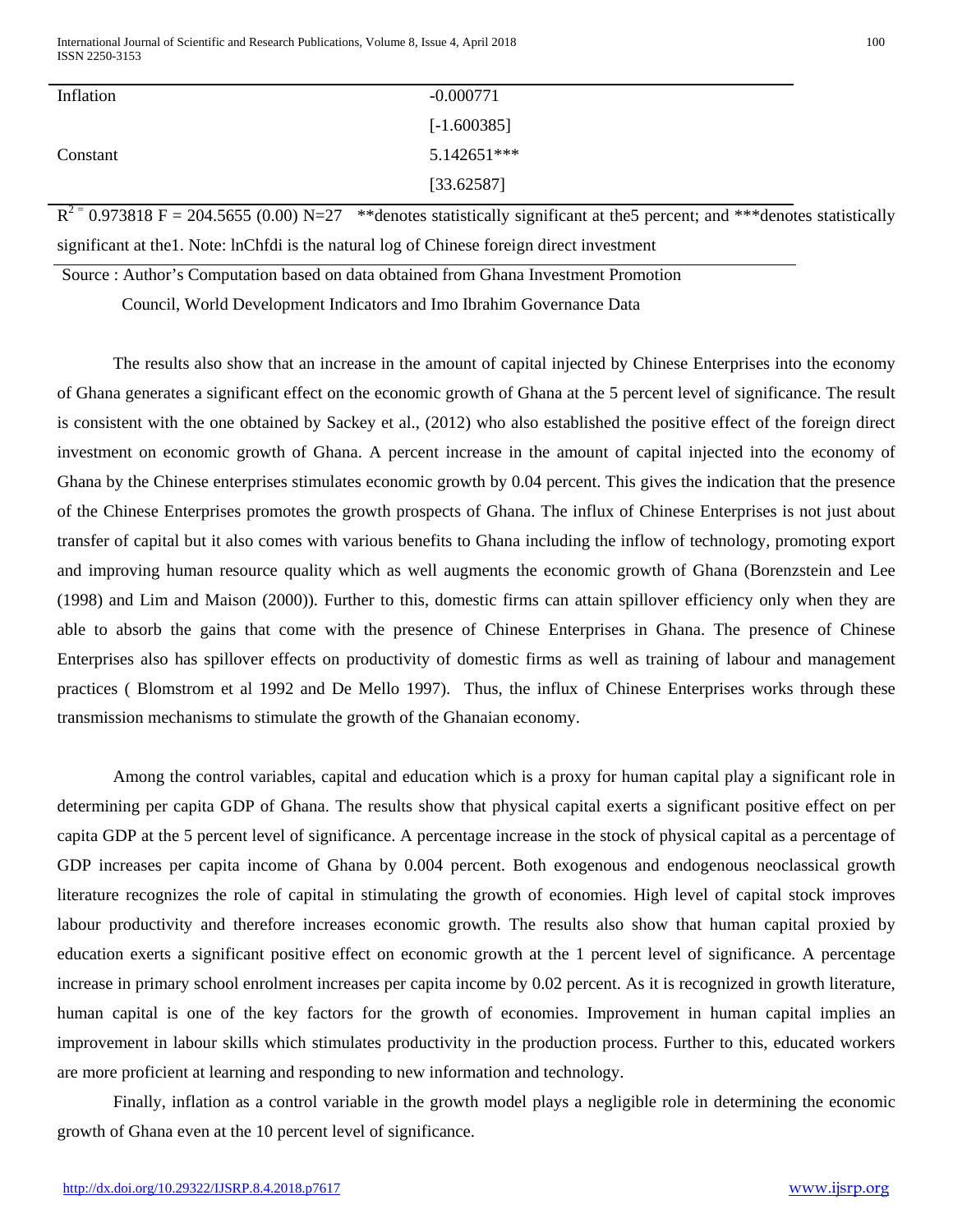# **4.3 Effect of Chinese Enterprises on Poverty Reduction in Ghana**

This sub-section discusses the empirical results that relate to the effects of Chinese Enterprises on poverty reduction in Ghana. Table 4.4 shows these empirical results.

# *Diagnosis Test*

This section discusses the diagnostic test results on the ordinary least squares estimation. This includes heteroscedasticity, normality, and autocorrelation tests. The results are presented in Table 4.3.

**Table 4.3. Results of Diagnosis Test**

| <b>Diagnosis Test</b> | <b>Chi-square Test</b> | <b>Probability value</b> |
|-----------------------|------------------------|--------------------------|
| Heteroscedasticity    | 8.452826*              | 0.0763                   |
| Normality             | 1.94                   | 0.3784                   |
| Autocorrelation       | $10.27330***$          | 0.0013                   |

Source: Author's computations based on data obtained from Ghana Investment Promotion

Council, World Development Indicators and Imo Ibrahim Governance Data

The results revealed that there is heteroscedasticity in the poverty regression model but the residuals from the regression model are normality distributed. The results also indicate that the residuals from regression are autocorrelated. Thus the revelation by the diagnostic test results indicates that there are problems with least squares estimation and least squares are likely to be inefficient. To resolve this problem, the study adopted HAC estimate to correct for the autocorrelation in the poverty regression model.Table 4.2 shows that the F-statistic from the HAC estimate is statistically significant at the 1 percent level of significance. This implies that the presence of Chinese Enterprise, rule of law, education and growth are jointly significant in explaining the changes in the poverty rate of Ghana. The  $R^2$  also shows that about 97 percent of the variation in poverty in Ghana is jointly explained by the presence of Chinese Enterprise, rule of law, education, and growth of GDP.

|  |  |  | Table 4.4. HAC Estimate of the Effects of Chinese Enterprise on Poverty Reduction in |  |  |
|--|--|--|--------------------------------------------------------------------------------------|--|--|
|  |  |  |                                                                                      |  |  |

| <b>Unana</b>     |                |
|------------------|----------------|
| <b>Variables</b> | Coefficient    |
| lnChent          | $-2.54E-07***$ |
|                  | $[-4.880197]$  |
| Rule of Law      | $-0.415378***$ |
|                  | $[-9.423479]$  |
| Education        | $-0.050282***$ |
|                  | $[-1.751510]$  |
| Growth of GDP    | $-0.005204$    |

 **Ghana**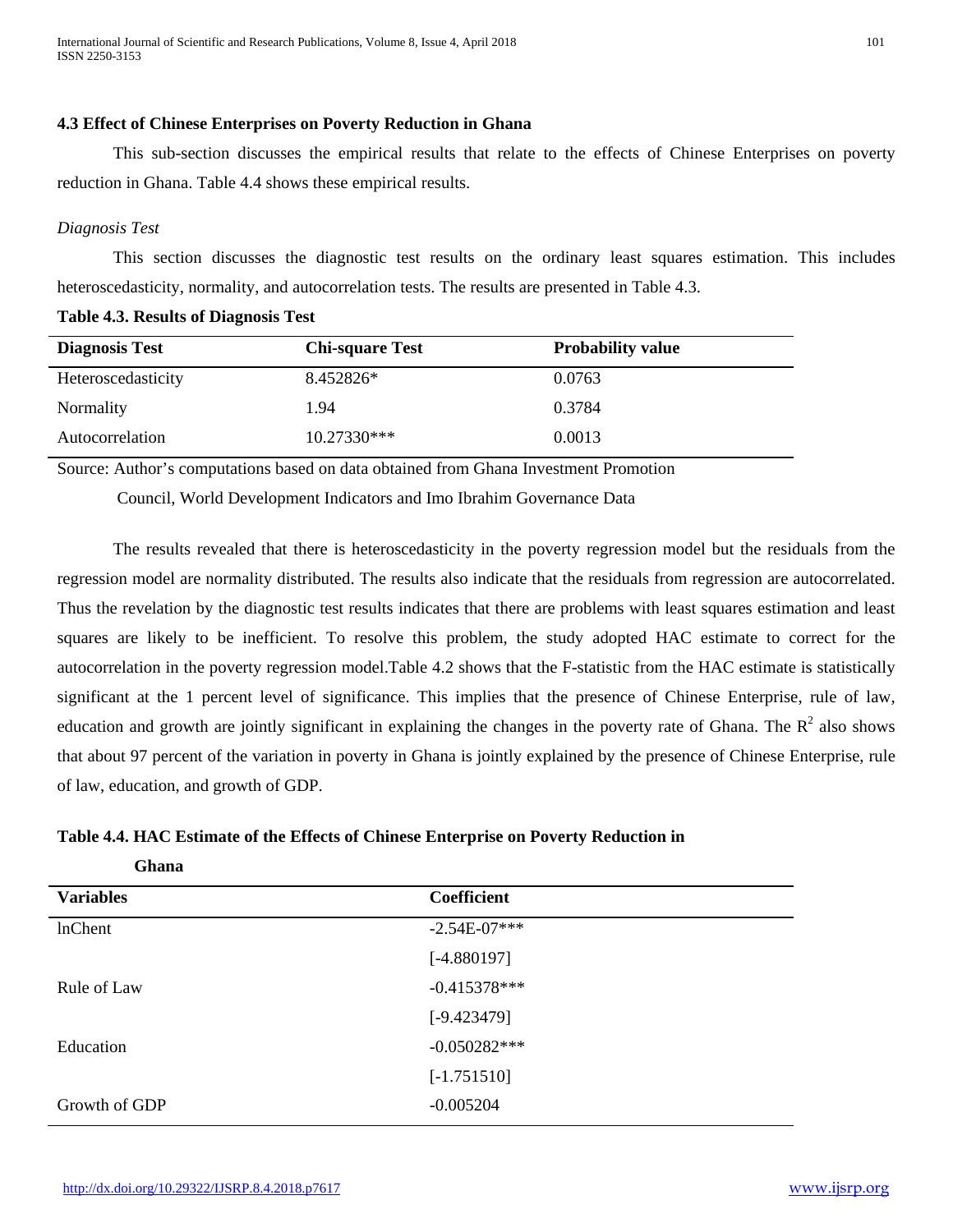|          | $[-0.109725]$ |
|----------|---------------|
| Constant | 49.88665***   |
|          | [36.50804]    |

 $R^{2}$  = 0.978158 F = 246.3056 (0.00) N=27 \*\* denotes statistically significant at the 5 percent; and \*\* \* denotes statistically significant at the 1 percent. Note Chent is the Chinese foreign direct investment

Source: Author's Computation based on data obtained from Ghana Investment Promotion

Council, World Development Indicators and Imo Ibrahim Governance Data

The results also show that an increasing amount of capital injected by Chinese Enterprise into the economy of Ghana exerts a significant negative effect on poverty reduction in Ghana at the 1 percent level of significance. The result is consistent with the one obtained by Im and McLaren (2015) who also found the negative influence of FDI on poverty reduction in developing countries. A dollar increase in the amount of capital injected into the economy of Ghana by the Chinese enterprises reduces poverty by 0.00000025 percent. This gives the indication that the presence of the Chinese Enterprises promotes poverty reduction in Ghana. The influx of Chinese Enterprises is not just about transfer of capital but it also comes with various benefits to Ghanaian including the employment of the masses in their firms which raises the income levels of the poor Ghanaian which makes them break away from the poverty bracket.

Among the control variables, rule of law and education play a significant role in reducing poverty in Ghana. The results show that education exerts a significant negative effect on poverty reduction at the 1 percent level of significance. A percentage increase in primary school enrolment reduces the poverty rate by 0.05 percent in Ghana. Access to education improves the productivity and academic credentials of the poor thereby providing them with the opportunity to have access to jobs that pay well which pushes them out of the poverty bracket. The results also show that rule of law exerts a significant negative effect on poverty reduction at the 1 percent level of significance. Improvement in rule of law limits the level of corruption in the society. The World Bank report also indicated that lack of access to justice is itself central dimension of poverty. Thus improvement in rule of law implies access to justice which benefits the poor.

Finally, economic growth as a control variable in the poverty model plays a negligible role in reducing poverty in Ghana even at the 10 percent level of significance. The implication of the results is that deliberate policy to reduce poverty through economic growth will be futile. Thus, the theory that posits that growth in GDP trickles down to the poor is not a reality in Ghana. The result largely is intuitively plausible. Growth is normally skewed in favour of the few rich people relative to the masses who live in abject poverty. Most of the time growth in the overall economy is driven by the growth in cities relative to the rural community where the majority of the dwellers are poor. This result is supported by the assertion made by Dahlquist (2013) who noted that a country or region with a large fraction of poor and a low growth rate shown to have problems in reducing poverty. Dahlquist (op cit.) further indicated that economic growth does not appear to be sufficient tool when the level of poverty is extreme.

# **4.4 Effect of Chinese Enterprise on Income Inequality in Ghana**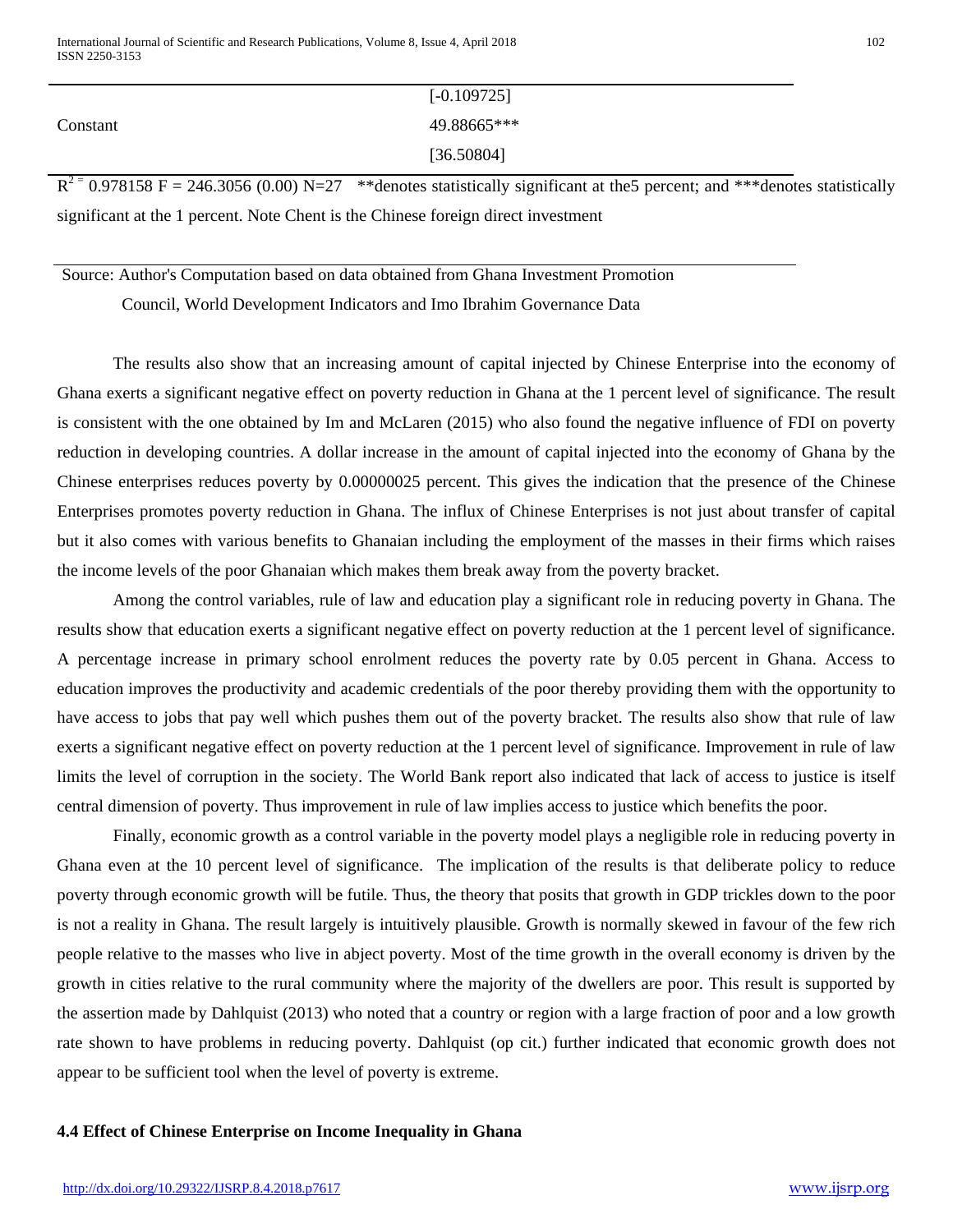International Journal of Scientific and Research Publications, Volume 8, Issue 4, April 2018 103 ISSN 2250-3153

This sub-section discusses the empirical results that relate to the effects of Chinese Enterprise on income inequality. Table 4.6 shows these empirical results.

# *Diagnosis Test*

This section discusses the diagnostic test results on the ordinary least squares estimation. This includes heteroscedasticity, normality, and autocorrelation tests. The results are presented in Table 4.5.

# **Table 4.5. Results of Diagnosis Test**

| Diagnosis Test     | Chi-square Test | Probability value |
|--------------------|-----------------|-------------------|
| Heteroscedasticity | 6.038296        | 0.3025            |
| Normality          | 1.47            | 0.4788            |
| Autocorrelation    | 0.188380        | 0.6643            |

Source: Author's computations based on data obtained from Ghana Investment Promotion

Centre, World Development Indicators, and Imo Ibrahim Governance Data

The results revealed that there is no heteroscedasticity in the income inequality regression model and the residuals from the regression model are normality distributed. The results also indicate that the residuals from regression are not autocorrelated. Thus the revelation by the diagnostic test results indicates that OLS estimation is reliable and therefore discussion of OLS regression estimate follows.

The F-statistic from the OLS estimate is statistically significant at the 1 percent level of significance. This implies that the presence of Chinese Enterprise, rule of law, education, literacy rate and growth are jointly significant in explaining the changes in income inequality in Ghana. The  $R^2$  also shows that about 99 percent of the variation in income inequality in Ghana is jointly explained by the presence of Chinese Enterprise, rule of law, Education, literacy rate and growth of GDP.

# **Table 4.6. OLS Estimate of the Effects of Chinese Enterprise on Income Inequality in**

| Ghana            |                |
|------------------|----------------|
| <b>Variables</b> | Coefficient    |
| Chfdi            | $-4.86E-08**$  |
|                  | $[-2.472989]$  |
| Growth of GDP    | $-0.077570***$ |
|                  | $[-4.747966]$  |
| Education        | $0.046426***$  |
|                  | [4.526744]     |
| Rule of Law      | $-0.016720$    |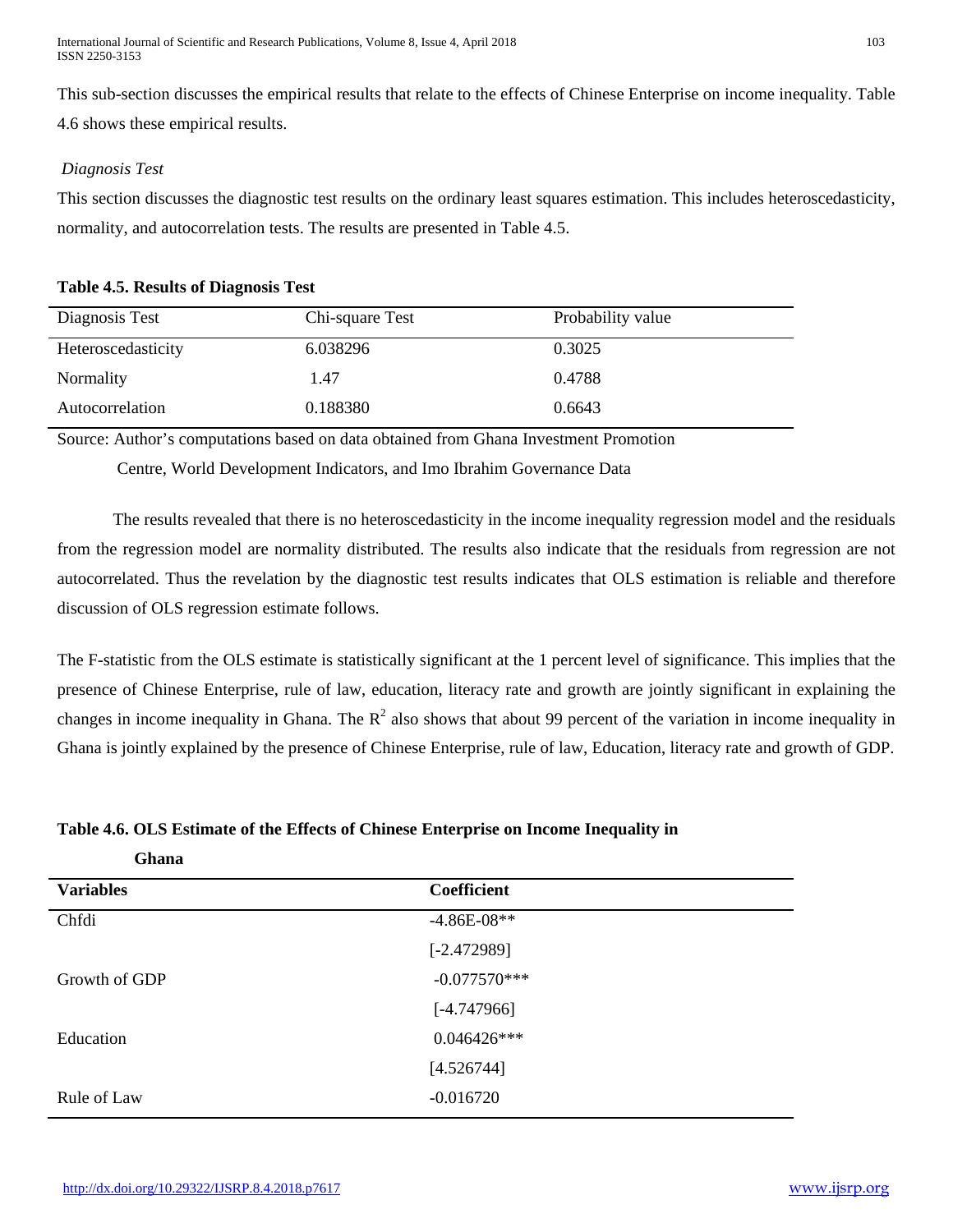International Journal of Scientific and Research Publications, Volume 8, Issue 4, April 2018 104 ISSN 2250-3153

|               | $[-1.255385]$ |
|---------------|---------------|
| Literacy rate | $0.181603***$ |
|               | [7.221198]    |
| Constant      | $-6.772707$   |
|               | $[-15.54479]$ |
|               |               |

 $R^{2}$  = 0.992355 F = 545.1536 (0.00) N=27 \*\* denotes statistically significant at the5 percent; and \*\*\* denotes statistically significant at the1. Note: Chfdi is the Chinese foreign direct investment

Source: Author's Computation based on data obtained Ghana Investment Promotion Council,

World Development Indicators and Imo Ibrahim Governance Data

The results also show that an increase in the amount of capital injected by Chinese Enterprises into the economy of Ghana exerts a significant negative effect on income inequality in Ghana at the 5 percent level of significance. A dollar increase in the amount of capital injected into the economy of Ghana by Chinese reduces income gap by 0.00000047. This gives the indication that the presence of the Chinese Enterprises promotes income inequality reduction activities of Ghana. The influx of Chinese Enterprises favours the poor more than middle and high-income individuals in Ghana. Thus, this raises the income levels of the low-income earners thereby closing the income gap between low-income earners and middle and high-income earners in Ghana.

Among the control variables, literacy rate, economic growth, and education exert a significant effect on income inequality in Ghana. The results show that education exerts a significant positive effect on income inequality at the 1 percent level of significance. A percentage increase in primary school enrolment increases income inequality by 0.05 unit in Ghana. This is counterintuitive as one would expect that education will reduce income inequality. Perhaps there is inequality in the access to education reflecting in wide income difference between the haves and have not. The results also show that literacy rate exerts significant effect positive effect income inequality at the 1 percent level of significance. This is also counterintuitive as one would expect that literacy rate will reduce the income gap between the poor and nonpoor. Perhaps there are differences in literacy rate between the have and have not thereby reflected in their income levels. The results also show that economic growth exerts a significant negative effect on income inequality at the 1 percent level of significance. This implies that growth in the economy of Ghana is distributed in favour of the poor relative to the nonpoor.

Finally, rule of law as a control variable in the income inequality model plays a negligible role in reducing income inequality in Ghana even at the 10 percent level of significance.

# **5. CONCLUSION AND POLICY IMPLICATIONS**

The study examined the effects of Chinese Enterprises on the economic development of Ghana. Specifically, the study looked at the trend of Chinese Enterprises in Ghana, the effects of these enterprises on economic growth, poverty and income inequality in Ghana. The data on GDP per capita, physical capital, primary school enrolment, inflation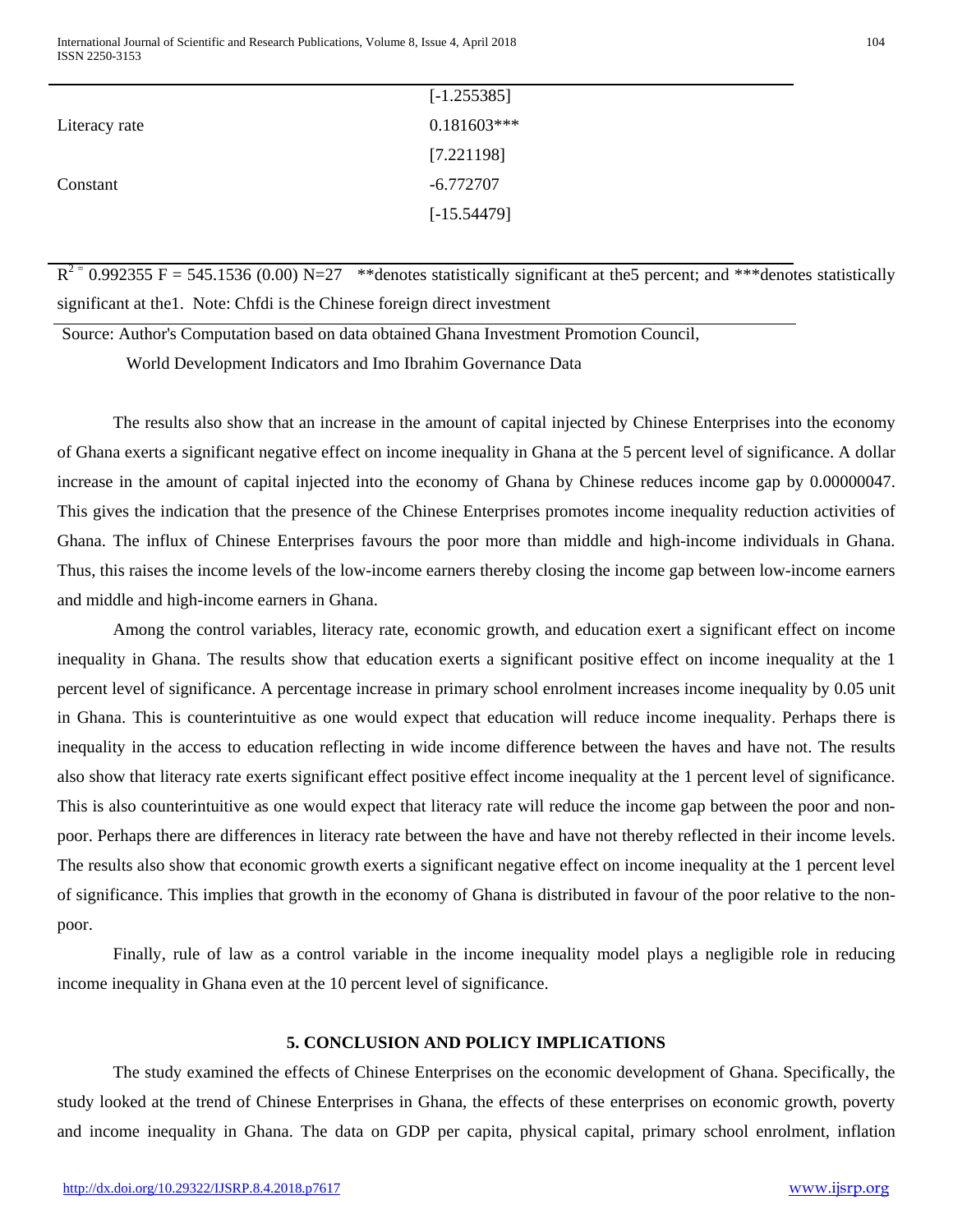measured by consumer price index, economic growth and literacy rate were gathered from World Bank's World Development indicators from 1990 2016. Data on FDI from China were gathered from Ghana Investment Promotion Centre and rule of law data was extracted from Mo Ibrahim's governance data report. HAC estimate was employed to estimate the effects of Chinese Enterprise on economic growth and Poverty in Ghana. OLS was employed to estimate the effect of Chinese Enterprise on income inequality in Ghana.

The results revealed that Chinese enterprises play a significant role in stimulating economic growth of Ghana. The influx of Chinese Enterprises is not just about transfer of capital but it also comes with various benefits to Ghana including the inflow of technology, promoting export and improving human resource quality which as well augments the economic growth of Ghana. The presence of Chinese Enterprises also has spillover effects on productivity of domestic firms as well training of labour and management practices. The control variables such as capital and education also play a significant role in determining the economic growth of Ghana.

The findings also show that Chinese enterprises reduce the level of poverty and income inequality in Ghana. The influx of Chinese Enterprises is not just about transfer of capital but it also comes with various benefits to Ghanaian including the employment of the masses in their firms which raises the income levels of the poor Ghanaian which makes them break away from the poverty bracket. Access to education also reduces poverty in Ghana. Access to education improves the productivity and academic credentials of the poor thereby providing them with the opportunity to have access to jobs that pay well which pushes them out of the poverty bracket.

The results revealed that Chinese enterprises play a significant role in stimulating economic growth of Ghana, reducing poverty rate and income inequality. The paper, therefore, recommends that appropriate policies such as reduction in corporate income tax for foreign firms including Chinese enterprises, stable macroeconomic environment policies should be implemented to continually promote the inflow of Chinese enterprises to the country to continually benefit from their presence in the economic development of Ghana.

The direct relationship existing between enrolment and economic growth in Ghana implies that an increase in enrolment would induce economic growth in the country. It is recommended that policies such as school feeding and capitation grant that increase primary school enrolment should be implemented to stimulate the level of enrolment and completion at the primary school level. The free Public Senior High School education is a step in the right direction. However, the government should also progressively consider the quality side of the provision of free public Senior High School education. Teachers' motivation and logistics to create a conducive environment for studies must also be taken into consideration.

#### **APPENDIX**

Dependent Variable: LNGDP\_PER\_CAPITA Method: Least Squares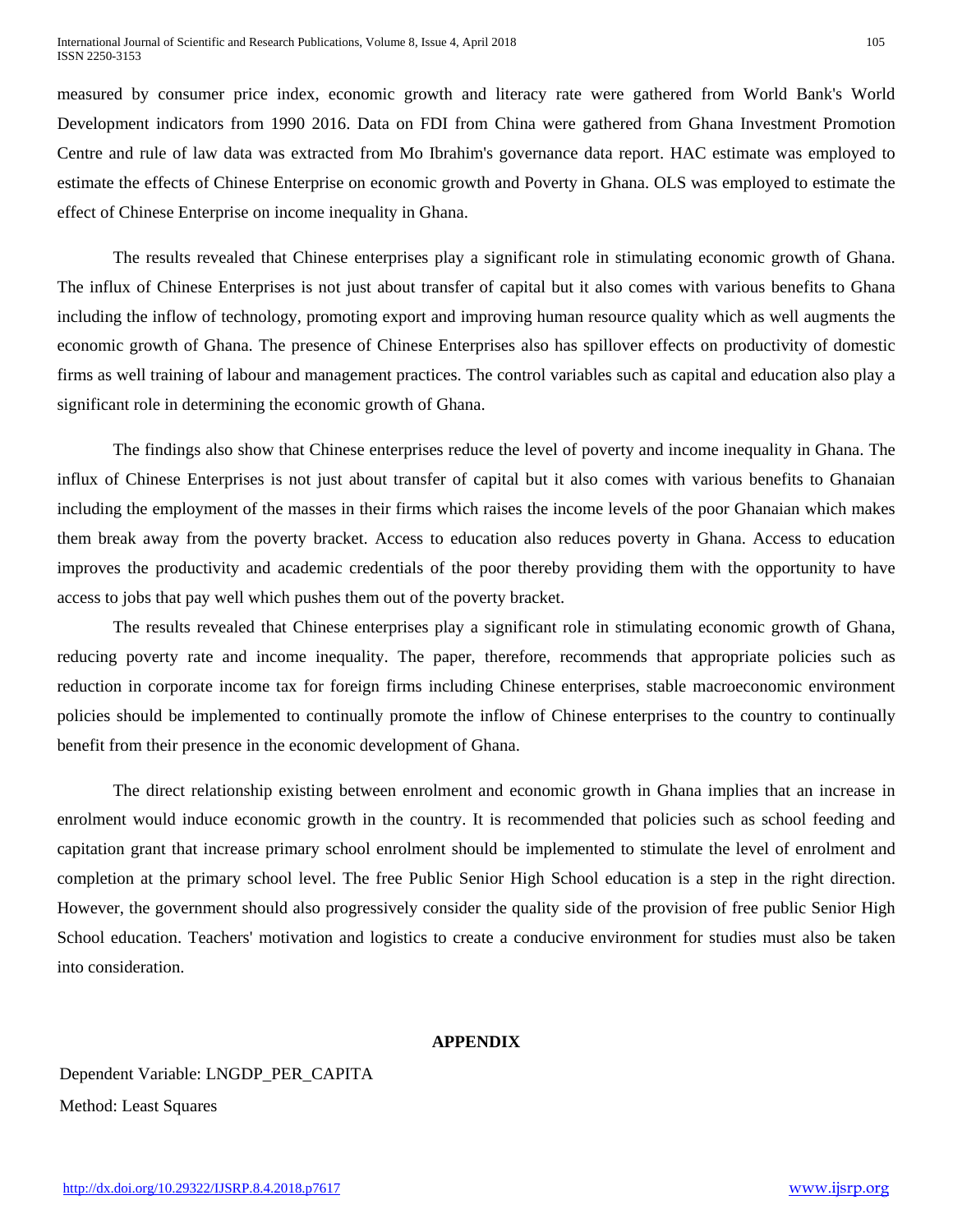Date: 12/17/17 Time: 04:09

Sample: 1990 2016

Included observations: 27

HAC standard errors & covariance (Bartlett kernel, Newey-West fixed

 $bandwidth = 3.0000$ 

| Variable                  | Coefficient | Std. Error            | t-Statistic | Prob.       |
|---------------------------|-------------|-----------------------|-------------|-------------|
| <b>LNCHINAFDI</b>         | 0.041252    | 0.011821              | 3.489623    | 0.0021      |
| <b>CAPITAL</b>            | 0.004145    | 0.001838              | 2.255342    | 0.0344      |
| EDUCATION_COMPLETION      |             |                       |             |             |
| LO                        | 0.015382    | 0.000953              | 16.14458    | 0.0000      |
| <b>INFLATION_LOG</b>      | $-0.000771$ | 0.000482              | $-1.600385$ | 0.1238      |
| C                         | 5.142651    | 0.152937              | 33.62587    | 0.0000      |
| R-squared                 | 0.973818    | Mean dependent var    |             | 7.013807    |
| <b>Adjusted R-squared</b> | 0.969057    | S.D. dependent var    |             | 0.241687    |
| S.E. of regression        | 0.042514    | Akaike info criterion |             | $-3.312388$ |
| Sum squared resid         | 0.039764    | Schwarz criterion     |             | $-3.072418$ |
| Log-likelihood            | 49.71724    | Hannan-Quinn criter.  |             | $-3.241032$ |
| F-statistic               | 204.5655    | Durbin-Watson stat    |             | 1.277712    |
| Prob(F-statistic)         | 0.000000    | Wald F-statistic      |             | 208.8247    |
| Prob(Wald F-statistic)    | 0.000000    |                       |             |             |

# Breusch-Godfrey Serial Correlation LM Test:

| F-statistic      | 3.237130 Prob. $F(1,21)$          | 0.0864 |
|------------------|-----------------------------------|--------|
| $Obs*R$ -squared | $3.606141$ Prob. Chi-Square $(1)$ | 0.0576 |

# Heteroskedasticity Test: Breusch-Pagan-Godfrey

| F-statistic         | $0.686047$ Prob. $F(4,22)$        | 0.6092 |
|---------------------|-----------------------------------|--------|
| $Obs*R$ -squared    | $2.994363$ Prob. Chi-Square $(4)$ | 0.5588 |
| Scaled explained SS | $1.147072$ Prob. Chi-Square $(4)$ | 0.8867 |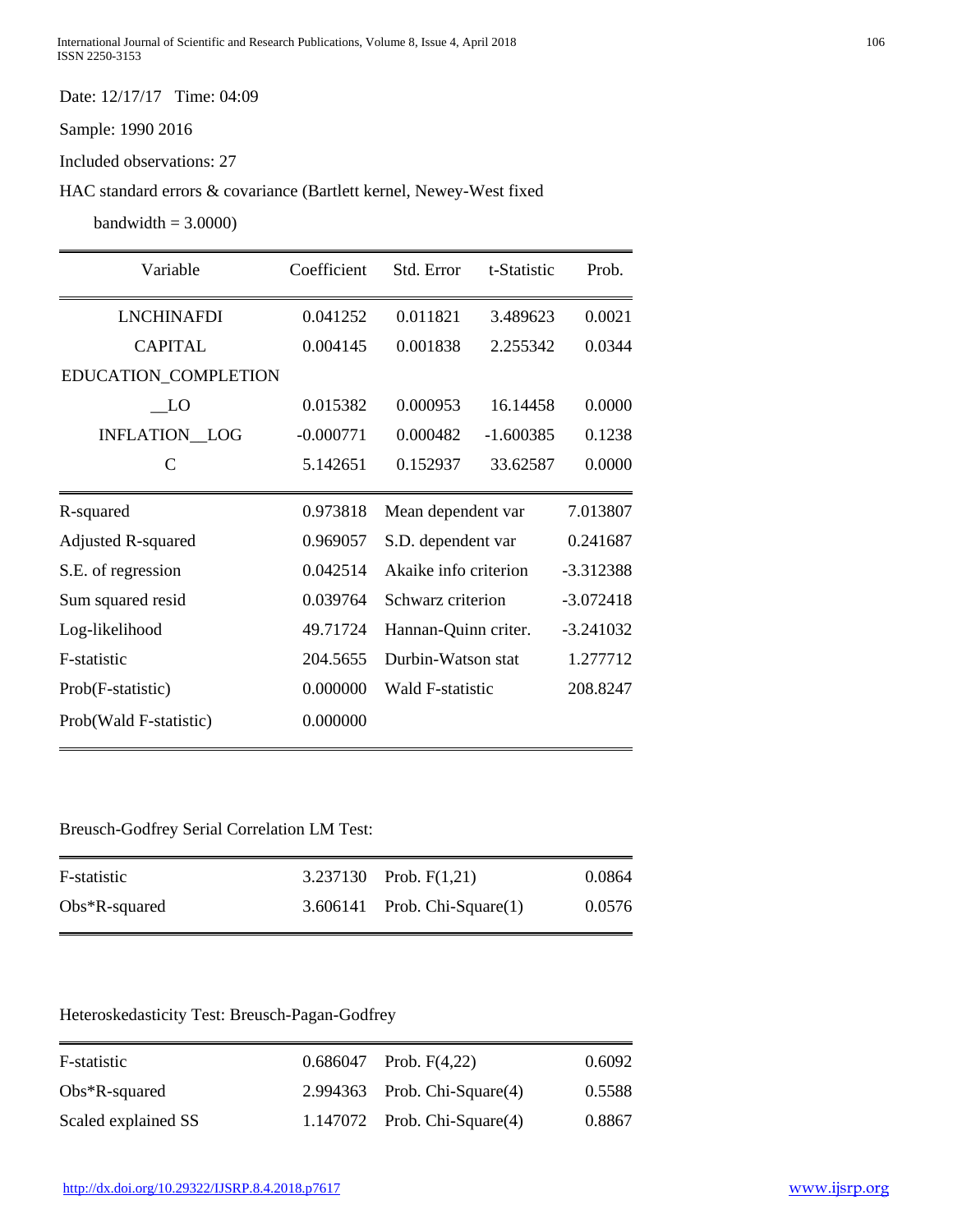

Dependent Variable: POVERTY

Method: Least Squares

Date: 12/17/17 Time: 22:25

Sample: 1990 2016

Included observations: 27

#### HAC standard errors & covariance (Bartlett kernel, Newey-West fixed

 $bandwidth = 3.0000$ 

| Variable                    | Coefficient | Std. Error            | t-Statistic | Prob.    |
|-----------------------------|-------------|-----------------------|-------------|----------|
| <b>CHINAFDI</b>             | $-2.54E-07$ | 5.19E-08              | -4.880197   | 0.0001   |
| EDUCATION_COMPLETION        |             |                       |             |          |
| LO                          | $-0.050282$ | 0.028708              | $-1.751510$ | 0.0938   |
| GROWTH RATE LOG             | $-0.005204$ | 0.047425              | $-0.109725$ | 0.9136   |
| RULE_OF_LAW                 | $-0.415378$ | 0.044079              | $-9.423479$ | 0.0000   |
| $\mathcal{C}_{\mathcal{C}}$ | 49.88665    | 1.366456              | 36.50804    | 0.0000   |
| R-squared                   | 0.978158    | Mean dependent var    |             | 12.67926 |
| Adjusted R-squared          | 0.974186    | S.D. dependent var    |             | 4.243904 |
| S.E. of regression          | 0.681851    | Akaike info criterion |             | 2.237565 |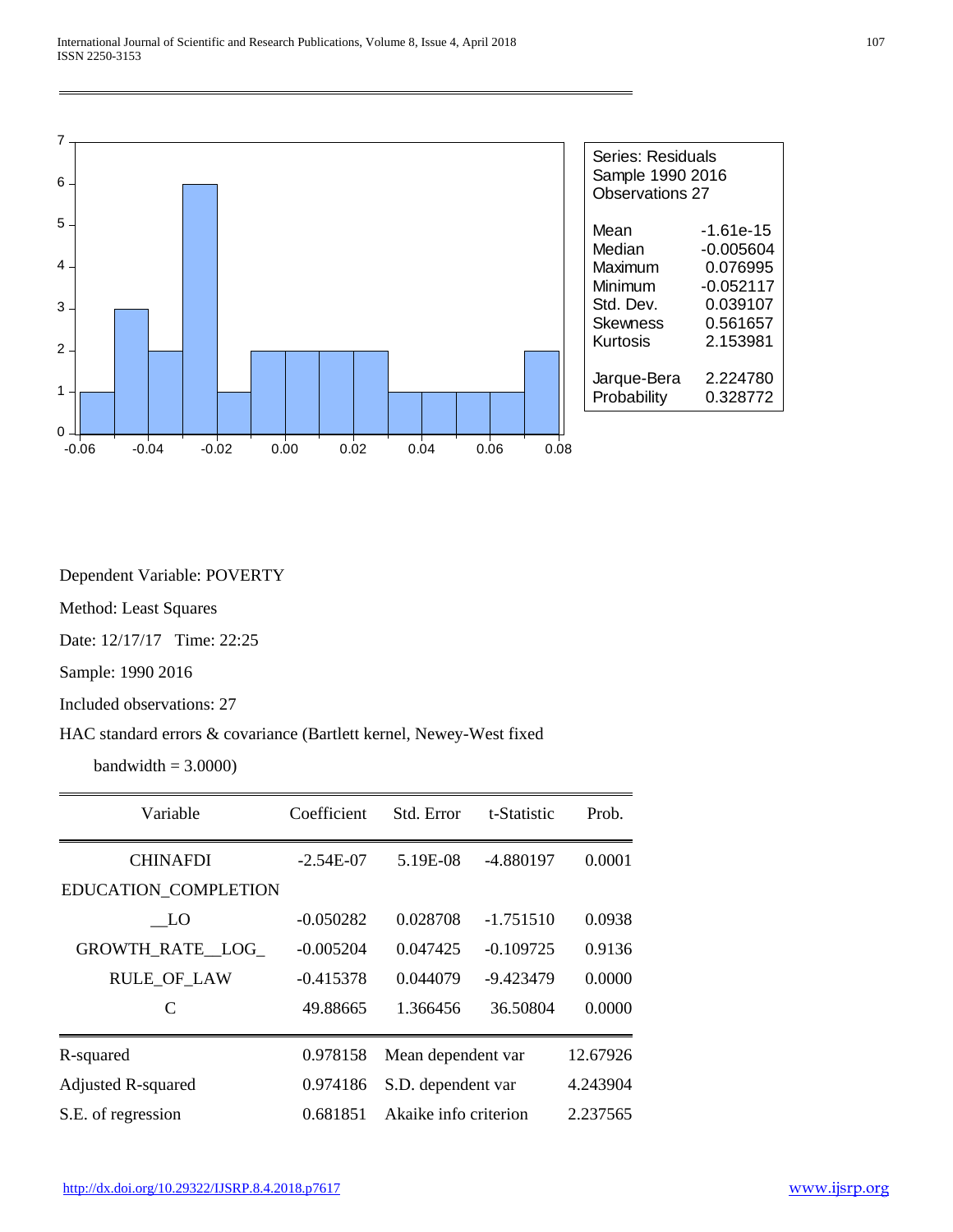International Journal of Scientific and Research Publications, Volume 8, Issue 4, April 2018 108 ISSN 2250-3153

| Sum squared resid      |          | 10.22826 Schwarz criterion     | 2.477535 |
|------------------------|----------|--------------------------------|----------|
| Log-likelihood         |          | -25.20712 Hannan-Quinn criter. | 2.308920 |
| F-statistic            |          | 246.3056 Durbin-Watson stat    | 0.880806 |
| Prob(F-statistic)      | 0.000000 | Wald F-statistic               | 480.6333 |
| Prob(Wald F-statistic) | 0.000000 |                                |          |



# Heteroskedasticity Test: Breusch-Pagan-Godfrey

| F-statistic         | $0.633633$ Prob. $F(7,18)$        | 0.7225 |
|---------------------|-----------------------------------|--------|
| $Obs*R$ -squared    | 5.140138 Prob. Chi-Square(7)      | 0.6429 |
| Scaled explained SS | $3.619536$ Prob. Chi-Square $(7)$ | 0.8224 |

Obs\*R-squared 1.169953 Prob. Chi-Square(1) 0.2794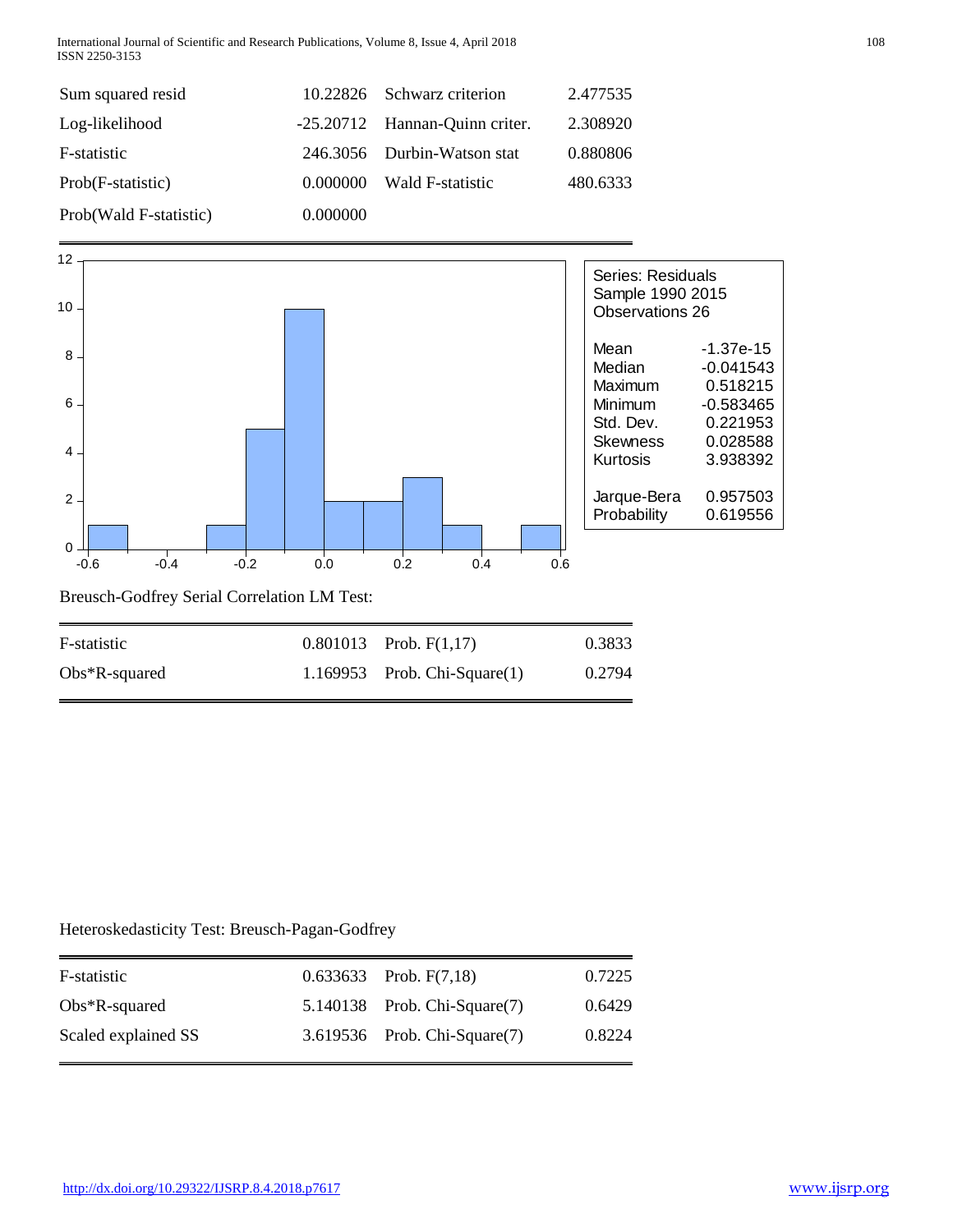# Dependent Variable: PALMA

Method: Least Squares

Date: 12/17/17 Time: 04:41

Sample: 1990 2016

Included observations: 27

| Variable             | Coefficient | Std. Error            | t-Statistic | Prob.       |
|----------------------|-------------|-----------------------|-------------|-------------|
| <b>CHINAFDI</b>      | $-4.86E-08$ | 1.96E-08              | $-2.472989$ | 0.0220      |
| EDUCATION_COMPLETION |             |                       |             |             |
| - LO                 | 0.046426    | 0.010256              | 4.526744    | 0.0002      |
| GROWTH_RATE_LOG_     | $-0.077570$ | 0.016338              | -4.747966   | 0.0001      |
| <b>RULE_OF_LAW</b>   | $-0.016720$ | 0.013319              | $-1.255385$ | 0.2231      |
| LITERACY_LOG_        | 0.181603    | 0.025149              | 7.221198    | 0.0000      |
| $\mathcal{C}$        | $-6.772707$ | 0.435690              | $-15.54479$ | 0.0000      |
| R-squared            | 0.992355    | Mean dependent var    |             | 6.466451    |
| Adjusted R-squared   | 0.990534    | S.D. dependent var    |             | 1.800579    |
| S.E. of regression   | 0.175181    | Akaike info criterion |             | $-0.452860$ |
| Sum squared resid    | 0.644458    | Schwarz criterion     |             | $-0.164897$ |
| Log-likelihood       | 12.11362    | Hannan-Quinn criter.  |             | $-0.367234$ |
| F-statistic          | 545.1536    | Durbin-Watson stat    |             | 1.648493    |
| Prob(F-statistic)    | 0.000000    |                       |             |             |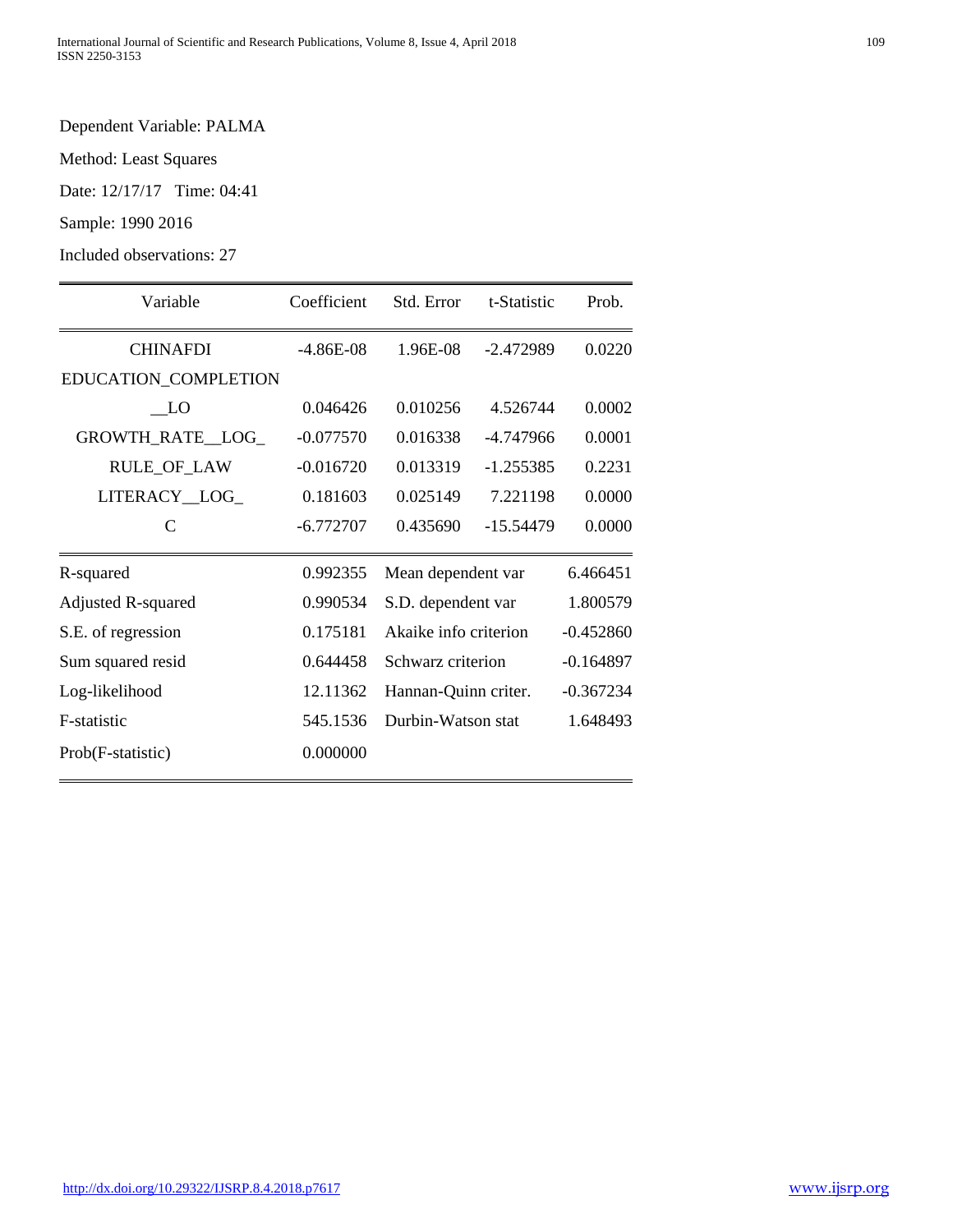

# Heteroskedasticity Test: Breusch-Pagan-Godfrey

| F-statistic         | 1.209865 Prob. $F(5,21)$          | 0.3388 |
|---------------------|-----------------------------------|--------|
| $Obs*R$ -squared    | $6.038296$ Prob. Chi-Square $(5)$ | 0.3025 |
| Scaled explained SS | $5.296635$ Prob. Chi-Square $(5)$ | 0.3808 |

# ACKNOWLEDGMENT

This research did not receive any grant from funding source

#### **REFERENCES**

ACET Africa Center for Economic Transformation (2009). Looking east: China-Africa engagements: Ghana country case study. Accra.

Alden, C. (2009). China and the governance of Africa's natural resources, China Africa Project/SAIIA), Angola.

Ayodele T. and Sotola, O. (2014). China in Africa: An Evaluation of Chinese Investments IPPA Working Paper Series.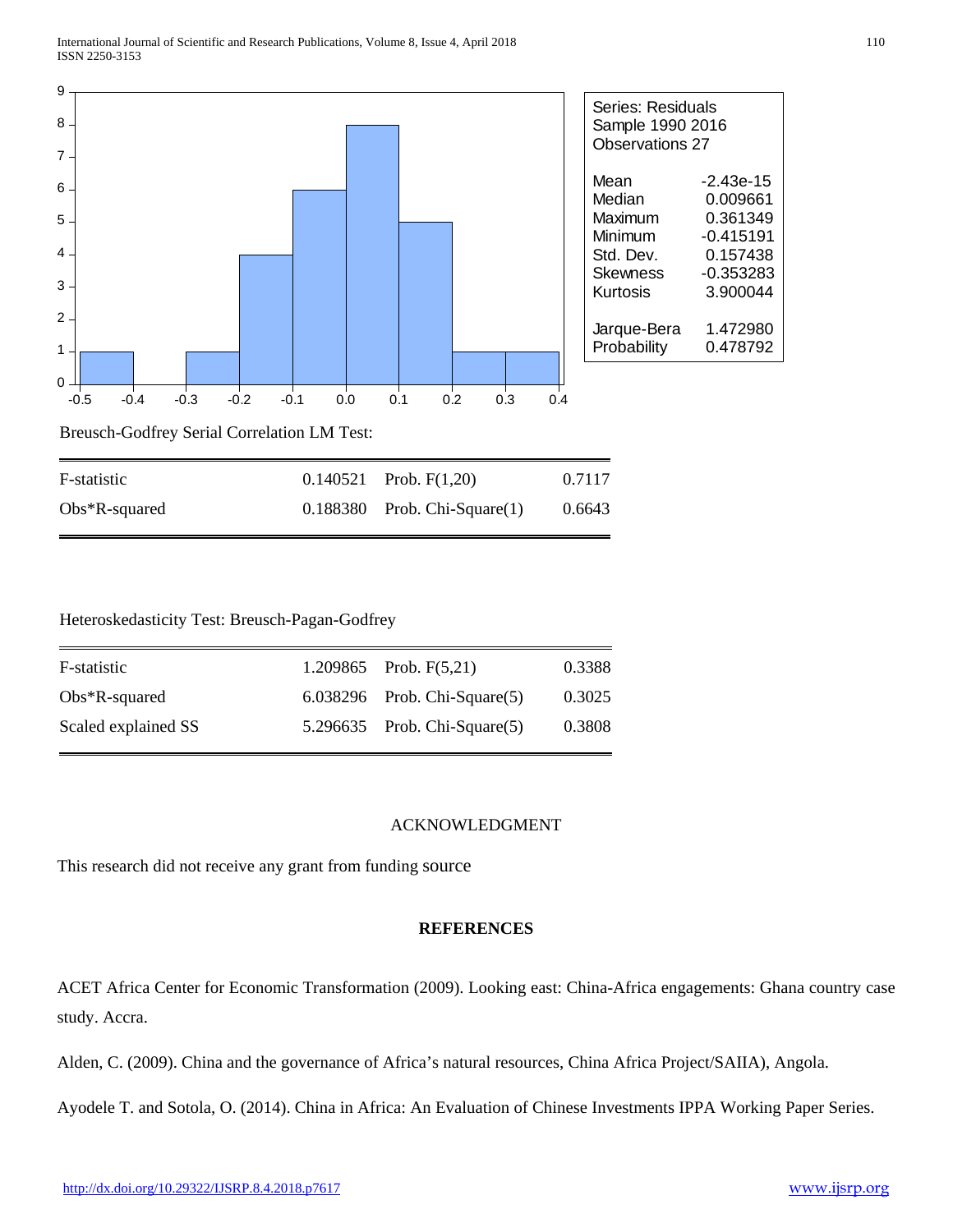International Journal of Scientific and Research Publications, Volume 8, Issue 4, April 2018 111 ISSN 2250-3153

Barro, R.J. (1996). "Determinants of Economic Growth: A Cross-Country Empirical Study. *National Bureau of Economic* 

*Research,* Working Paper 5698

Barro, R. J., and X., Sala-i-Martin (1995). Technological Diffusion, Convergent, and Growth. *National Bureau of Economic Research*, Working Paper no. 5151

Blomstrom, M., A. Kokko, and M. Zejan. (1992). Host Country Competition and Technology Transfer by

Multinationals". NBER Working Paper No. 4131. National Bureau of Economic Research, 1992.

Boltvinik, J. (1998). Poverty measurement methods: An overview. *UNDP. Available from: www. undp. org/publications (Accessed: March, 2018)*.

Borensztein, J., J., De Gregorio, J.W., Lee (1998). How Does Foreign Direct Investment Affect Economic Growth? *Journal of International Economics*, 45, 115-135

Chakraborty, C., & Nunnenkamp, P. (2008). Economic reforms, FDI, and economic growth in India: A sector-level analysis. *World Development, 36*(7).

Dahlquist, M. (2013). Does Economic Growth Reduce Poverty? An Empirical Analysis of the relationship between Poverty and Economic Growth across Low- and Middle-income Countries. Illustrated by the Case of Brazil. Södertörn

University

De Mello, LR.. (1997). Foreign Direct Investment in Developing Countries and Growth: A Selective Survey. *Journal of Development Studies*, 34, 1-34.

Dunning, J. H., & Lundan, S. M. (2008). *Multinational enterprises and the global economy*.Edward Elgar Publishing.

Ensink, R., & Morrissey, O. (2001). Foreign direct investment: Flows, volatility, and growth. Paper presented at the

Development Economics Study Group Conference, University of Nottingham, UK, 5-7 Eravwoke, K. E., & Eshanake, S.

J. (2012). Foreign direct Investment Granger and Nigerian growth. *Journal of Innovative Research in Management and* 

*Humanities, 3*(2), 132-139. Retrieved from/http://www.grpjournal.org/Journal/Category/JOIRMAH.aspx

Feldman, M. P. (2014). The character of innovative places: entrepreneurial strategy, economic development, and prosperity. *Small Business Economics*, *43*(1), 9-20.

Frimpong Joseph Magnus and Oteng-Abayie Eric Ofosu (2011), ―Bivariate Causality between Foreign Direct

Investment and Economic growth in Ghanal, Journal of African Economics and Finance, Vo1.No2

Gaurav, A., & Mohd, A. K. (2011). Impact of FDI on GDP growth: A panel data study. European Journal of Scientific

Research, 57(2), 257-264. Retrieved from<http://www.eurojournals.com/ejsr.htm>

Gbadamosi, A., & Oniku, A. C. (2009). The Strategic Implications of China's Economic Pacts with Sub-Saharan African Countries: The Case of Nigeria. In *Conference of the International Journal of Arts and Sciences* (Vol. 1, No. 18, pp. 115-130).

Geda, A. and Meskel, A. (2008), Lempact of China-Africa Investment Relations: Case Study of Ethiopia Nairobi: African Economic Research Consortium.

Ghana Investment Promotion Centre (GIPC), various Quarterly Reports from 2000 to 2006 ISSER. 2008. The State of the

Ghanaian Economy in 2007. Accra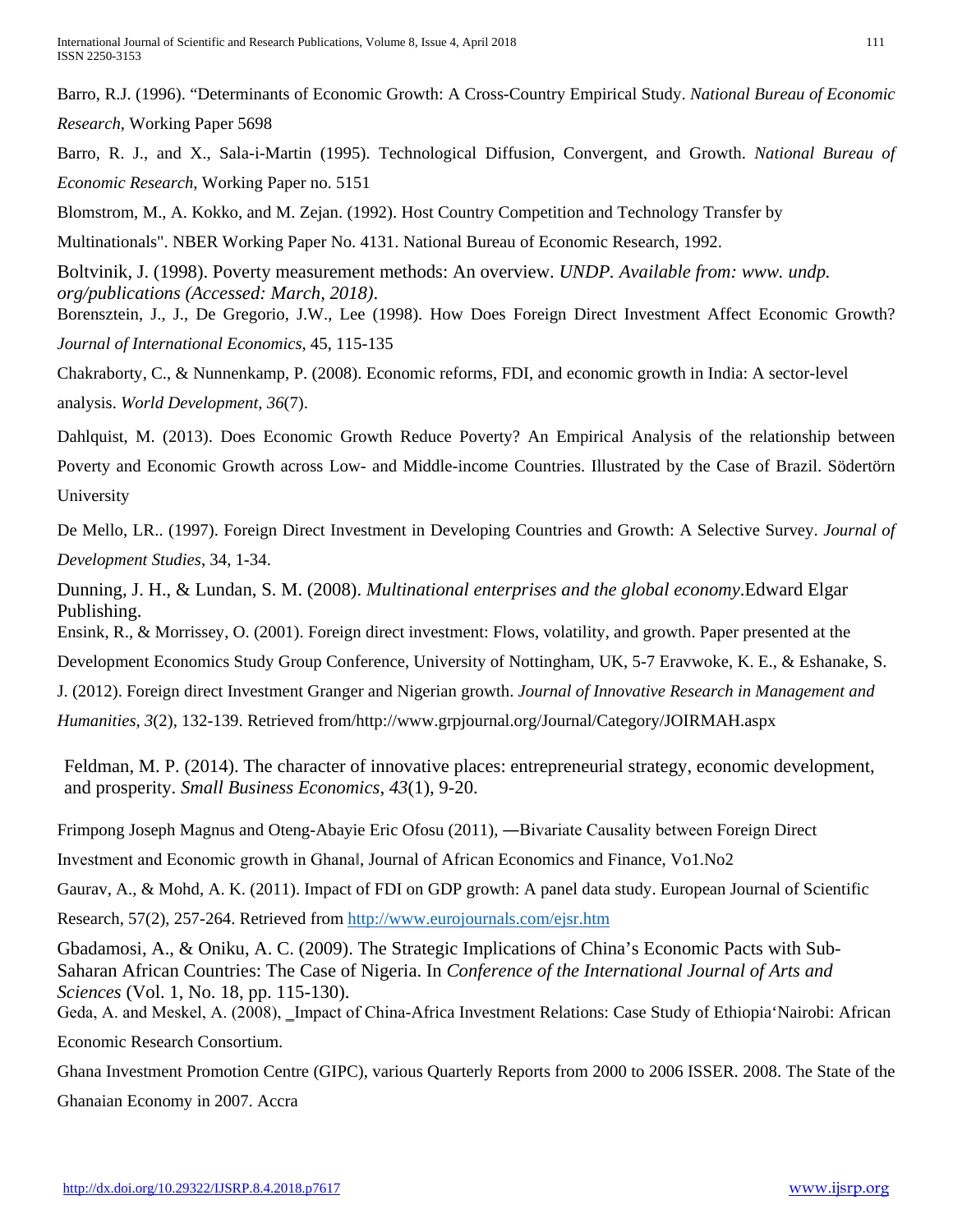Girma, S., & Wakelin, K. (2000). Are there regional spillovers from FDI in the UK? Leverhulme Center Research Paper 2000/ 16, the University of Nottingham.

Gorg, H., & Greenaway, D. (2001). Foreign direct investment and intra-industry spillovers: A review of the literature. Leverhulme Center Research Paper 2001/37.

Gorg, H., & Strobl, E. (2002). Multinational companies and indigenous development: An empirical analysis.*European Economic Review, 46*, 1305-1322. [http://dx.doi.org/10.1016/S0014-2921\(01\)00146-5](http://dx.doi.org/10.1016/S0014-2921(01)00146-5)

Gu, J. (2009). China's Private Enterprises in the Implications for African Development European Journal of Development Research

Idun-Arkhurst, I. (2008). Ghana's relations with China.

Im, H. and J. McLaren (2015). Does Foreign Direct Investment Raise Income Inequality in Developing Countries? A New Instrumental Variables Approach∗

Kamwanga, J., & Koyi, G. (2009). Impact of China-Africa Investment Relations: The Case of Zambia. Karnani, A., (2017) "Marketing and Poverty Alleviation: The Perspective of the Poor,"*Markets, Globalization & Development Review*: Vol. 2: No. 1, Article 5. Koc, S. (2012). The Effect of Foreign Direct Investment on Poverty: Panel Regression Analysis for 40 Selected

Underdeveloped and Developing Countries.

Lim, C., and Maison, A. (2000). The contribution of Private Foreign Investment in the Malaysian Manufacturing Sector 1977–1995 (Selangor, Faculty of Economics and Management, University).

Li, X., & Liu, X. (2005). Foreign direct investment and economic growth: An increasingly endogenous relationship. *World Development, 33*(3), 393-407. <http://dx.doi.org/10.1016/j.worlddev.2004.11.001>

Magnus, J. F. and E. O. Fosu (2007). Bivariate causality analysis between FDI inflows and economic growth in Ghana. MPRA Paper No. 351.

Meier, G. M., & Rauch, J. E. (1995). *Leading issues in economic development*. New York: Oxford University Press. Nabila, A., Samia, N., & Hafeez, R. (2011). The relationship between FDI and economic growth inselected Asian countries: A panel data analysis. *Review of Economics and Finance*, 84-96.

Ogiagah, Z. M., I. F., Parker, and I. O. Shaib, (2011). Co-integration analysis of foreign direct investment inflow and development in Nigeria. *Developing Country Studies, 1*(1), 56-66. Retrieved from [http://www.iiste.org](http://www.iiste.org/)

Omri, A. and B. Kahouli (2014). The Nexus among Foreign Investment, Domestic Capital, and Economic Growth: Empirical Evidence from the Mena Region. Research in Economics, 68, 257-263.

Oyatoye, E. O., Arogundade, K. K., Adebisi, S. O., & Oluwakayode, E. F. (2011). Foreign direct investment, export and economic growth in Nigeria. *European Journal of Humanities and Social Sciences, 2*(1), 66-86.Retrieved from http://www.Journa lsbank.com/ejhss\_2\_1.pdf

Park, C-Y, and R.V. Mecado. "Financial Inclusion, Poverty and Income Inequality. "Asia Development Bank, Economics Working Paper Series.